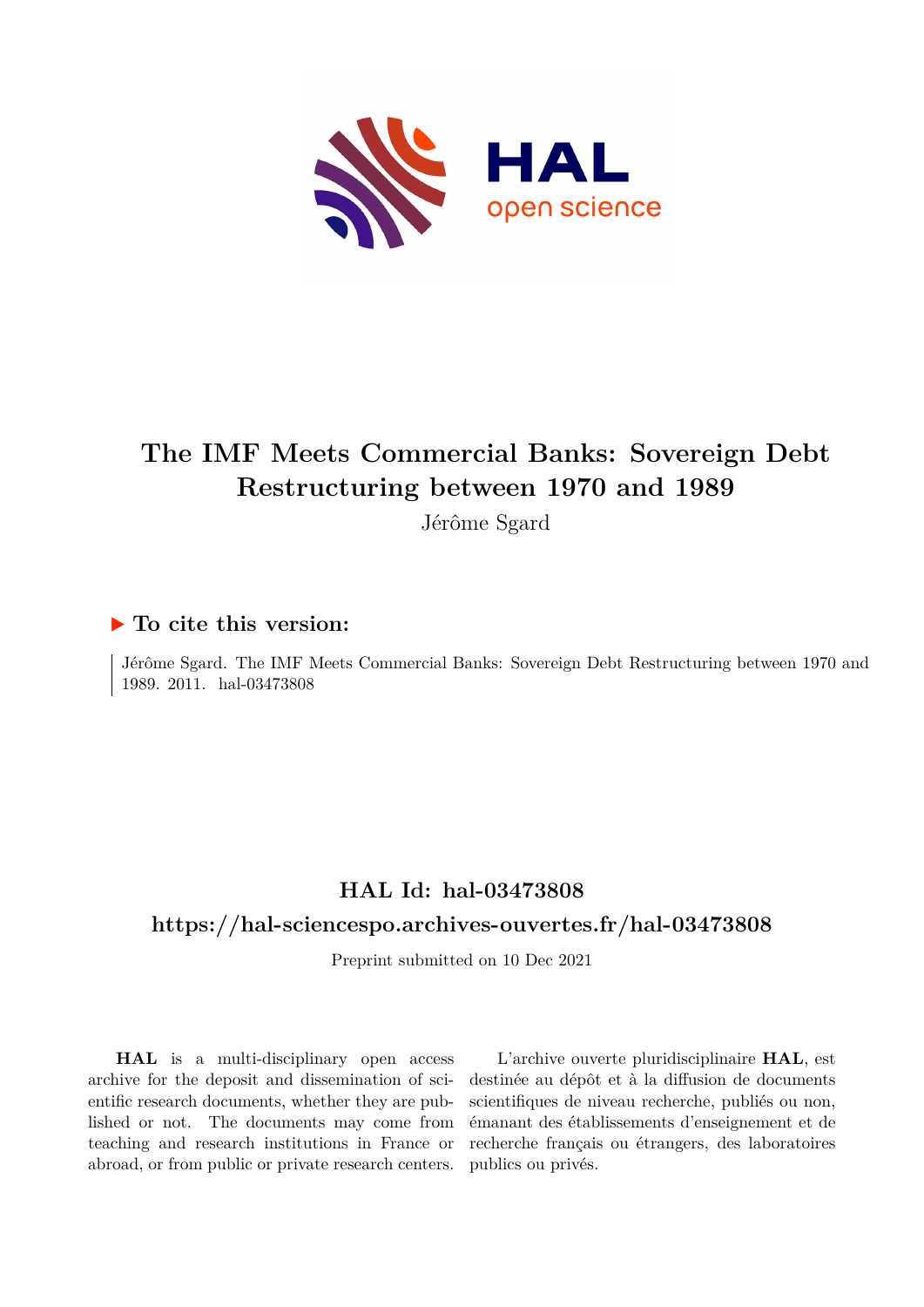# The IMF Meets Commercial Banks:

# Sovereign Debt Restructuring between 1970 and 1989

Jérôme Sgard

Sciences-Po / CERI

November 2011

jerome.sgard@sciences-po.fr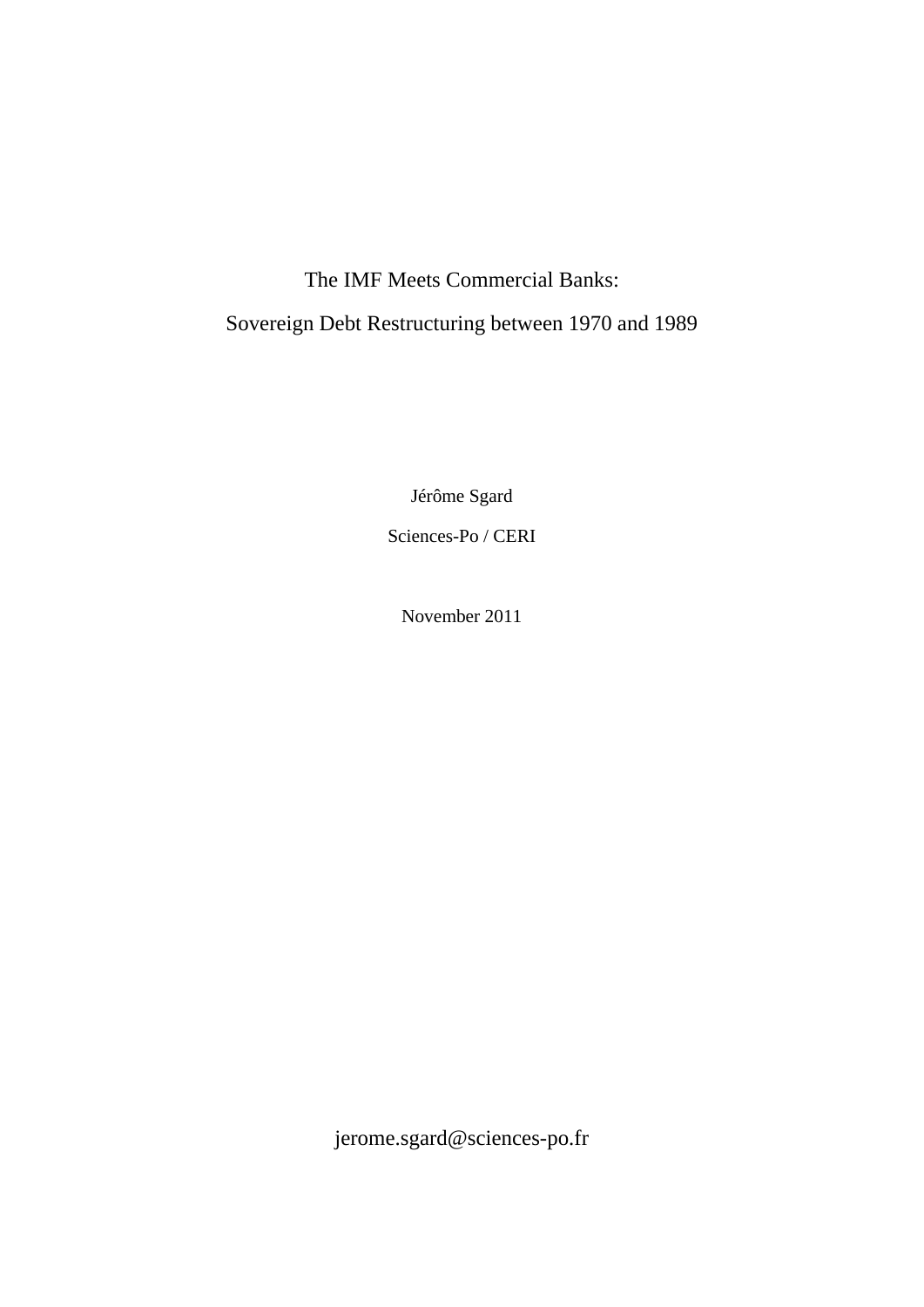## **1. Introduction**

Between 1982 and 1989, the International Monetary Fund (IMF) acted as a third party in a total of 210 debt restructurings between 41 debtor states and their creditors—official lenders from developed countries and hundreds of commercial banks. This experience of the Fund operating a quasibankruptcy procedure was all the more remarkable given that it never assumed such a role either in its early, post-1944 practice or in the ulterior periods.

Third-party intervention did not take the form of a classical adjudication, however. Instead, the Fund followed three different models simultaneously: (i) it provided neutral public goods (e.g., information, expertise, and an operating rule); (ii) as a crisis lender, it acted also as a broker and so entered into strategic interactions with banks and national governments; and (iii) it offered ex post enforcement guarantees (i.e., conditionality) as regards the debtor countries' economic policies. Note also that, contrary to a judge under most domestic bankruptcy laws, the IMF was not empowered to confirm a majority vote by creditors or to step in and impose a settlement, if they failed to agree. Hence, the whole process was directly confronted to serious problems of collective action: banks might fail to coordinate or might disagree with the debtor country; they could also hold off on making any decision in the expectation that the IMF (and/or other official agencies) would bail them out.

In place of adjudication, decision making took the form of a rule of distributed veto power: case after case, each party had to endorse explicitly a burden-sharing agreement that sought ex ante to balance the financial concessions made by banks, the policy commitments of debtor countries, and IMF lending. Thus, the Fund could block a debt accord that it considered to be nonviable from an economic perspective. In turn, the ad hoc representative committee of banks could veto a loan agreement between the IMF and a member country if, for example, the committee viewed the country's proposed economic adjustments as being insufficient to guarantee a proper level of debt service. And finally, of course, the country in question had to sign off on all arrangements. So even though the process did not actually mimic the operation of a court, third party contributions were decisive in structuring decision making and addressing issues of coordination, distributive equity as well as contractual recommitment.

This article analyzes how this regime was formed, how it evolved, and how the underlying collective action problems were actually solved. Toward that end, two main sources have been reviewed over a twenty years period: (i) the IMF's Executive Board deliberations on debt policy, which reflects how core member states envisaged the problem and tried to guide the organization; (ii) the specific contributions of the IMF Staff and its Managing Director, who heads the Fund. This approach seems to be particularly adequate in the case of an organization which internal expertise is considered as quite strong and which Staff has traditionally taken an active role in shaping policies and programs (Barnett and Newman, 2004). This overall approach then offers a detailed understanding of how the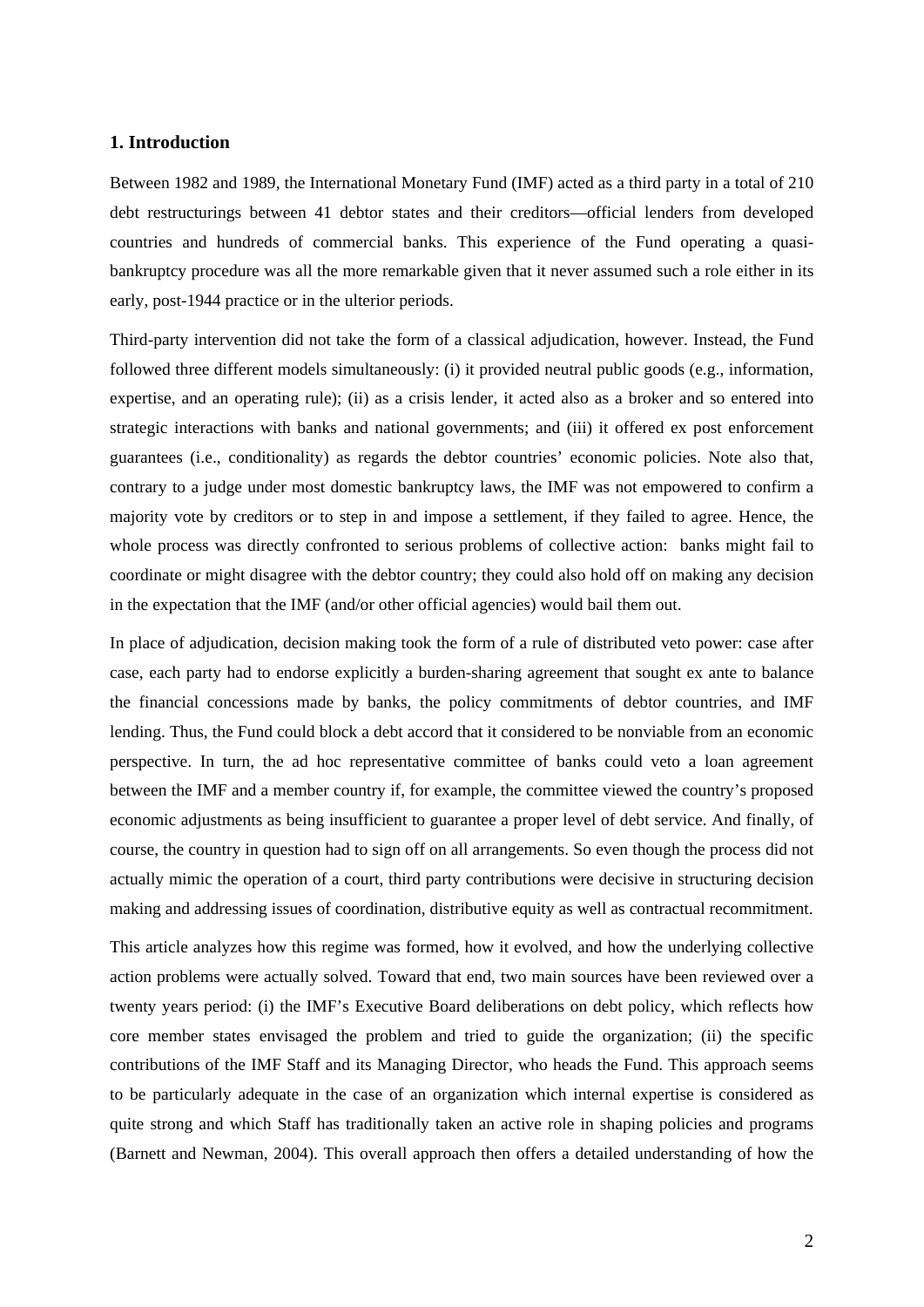different stakeholders viewed the issues, what their policy preferences were, and how institutional innovation eventually came about.

The most striking finding that arises from this exploration is the highly informal and evolutionary character of the IMF's practice in this matter. There was first a prolonged trial-and-error period during the 1970s, a period in which the Fund's principals at best tacitly tolerated experimentation and the accumulation of know-how by the organization. In 1982, when Mexico opened the debt crisis of the 1980s, the Fund was therefore able to draw directly from those earlier experiments when assembling a more coherent and binding set of rules. This was also the moment when the governments of the United States and the other G7 countries explicitly endorsed the Fund's involvement in brokering deals and brought their unique political leverage to bear on the parties. Critically, their willingness to arm-twist the banks was instrumental in obtaining that they coordinate with the debtor countries.

This "Mexican jurisprudence" subsequently governed all debt restructuring until 1989, which in the case of bank debt totalled KK accords. Still, piecing together the exact rules of the game is not a entirely self-evident task, as they were never formalized in any international agreement, treaty, communiqué, or guidelines. Furthermore, *all* alternate and broader legal rules that could have governed or influenced debt renegotiations were systematically ignored or circumvented—a claim that holds equally for the clauses written into the initial bank loans, for national jurisdictions and their domestic bank regulations, for rules of international public law, and for the IMF's own Articles of Agreement. Even its internal bylaws were freely reinterpreted when convenient.

Lastly, informality and experimentation also applied with respect to the ex post monitoring of economic policies. IMF conditionality had been shaped, since the 1950s, as a high-power, bilateral arrangement with the Fund that was embedded in—and legitimized by—strong multilateral principles (Dell 1981, James 1998). From the late 1970s onward, conditionality was gradually leveraged in favour of private banks as well. As one might expect, mobilizing the Fund as a de facto private debt collector proved to be no less contentious than pressuring private banks into collective arrangements.

#### *Sovereignty and private contracts*

Randall Stone's (2008) concept of *conditional delegation* offers some analytical support at this point. Stone argues that there is, indeed, considerable 'agency slack' in the Fund as well as many informal rules that preserve certain power relationships; in contrast, formal rules embody the status quo among all stakeholders. Political consistency is thus maintained by, inter alia, the convergence of long-term interests and policy preferences among the IMF Staff, the Management, and the core member states. In Stone's view, this setup allows the US government to remove itself from day-to-day monitoring while reserving the option to resume direct command when its own interests are at stake. The evidence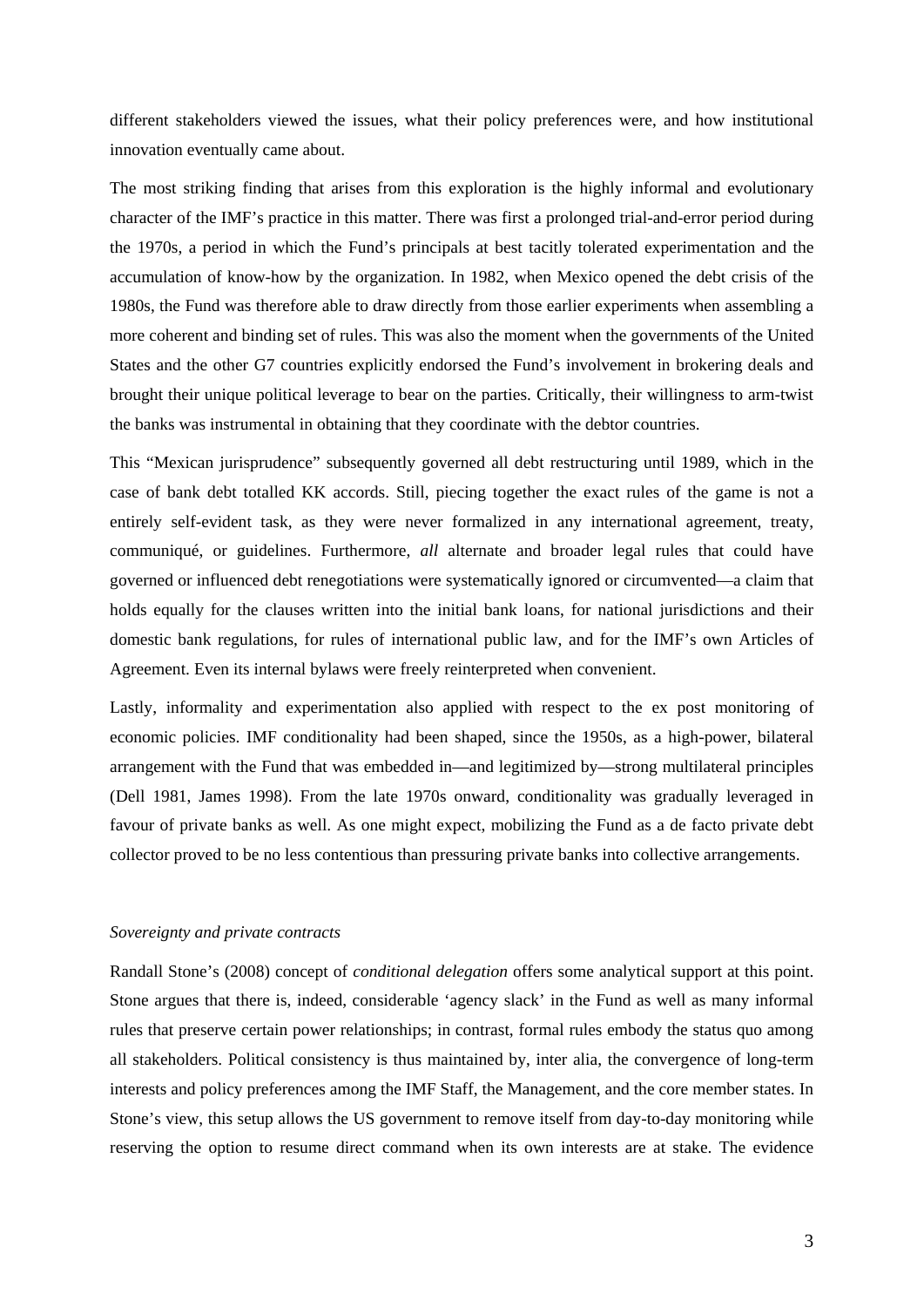presented here suggests that this capacity to diverge from the status quo—and hence to innovate and shape new rules—is shared by the agent (i.e., the Management and Staff).

Nonetheless, the de facto suspension of the preexisting, more formal rules cannot be explained simply by agency slack or by divisions within the (collective) principal. That is, the broader political and institutional environment must also be taken into account.

From this perspective, the emergence of an ad hoc restructuring platform—as well as the leveraging of conditionality into a triangular interaction that included banks—are typical examples of what the legal critic and international lawyer Matti Koskenniemi calls *deformalization*: a process whereby the internal consistency of legal rules, and hence their grounding in coherent political or ethical principles, is debased by policy makers for the sake of expediency. In this way the law becomes a mere policy instrument or coordination device, not a guardian of rights or a keeper of broad rules of international political ordering.<sup>[1](#page-4-0)</sup> In the present case, the notion of deformalization may help account for the existence of a regime that remained weakly institutionalized even as its regular working asked at the same time that many 'meta-rules', both domestic and multilateral, were relaxed. Weakening the metarules allowed for policy experimentation and innovation, albeit at the substantial cost of a reduced capacity to formalize and legitimize the new practices.

Specifically, it is argued here that the Fund's experience reflected the difficulty of adjusting the classical, post-1945 relationship between sovereign states and multilateral bodies to a world in which private agents were regaining independent access to the international economic scene. In the early 1970s, as commercial banks resumed their large-scale lending to developing countries, official agencies rapidly lost the control over international liquidity that they had maintained since the end of World War II. Soon they would be regularly confronted with the interests of private financiers, whose demands could be quite threatening during a payment crisis. The debt cycle of the 1970s and 1980s thus became the first occasion on which the IMF and its principals were forced to identify effective ways of interacting directly with market agents so that large volumes of debt contracts could be eventually restructured.

The problem is that intergovernmental organizations, such as the IMF, were never meant to interfere with private rights or to adjudicate a debtor's bankruptcy. Typically, citizens and firms bring contractual disputes to a domestic court or a private arbitration forum. With respect to trade issues, governments argue in front of a WTO dispute resolution panel whose decisions are then enforced domestically. On sovereign debt matters, there was no established rules and forum that could have guided negotiations and collective action. This was the context in which deformalization—which

<span id="page-4-0"></span> $<sup>1</sup>$  "By deformalization I mean a process whereby the law retreats solely to the provision of procedures or broadly</sup> defined directives to experts and decision-makers for the purpose of administering international problems by means of functionally-effective solutions" (Koskenniemi 2007). Petman (2011) applies this concept to the UN Security Council and the UN High Commissioner for Human Rights.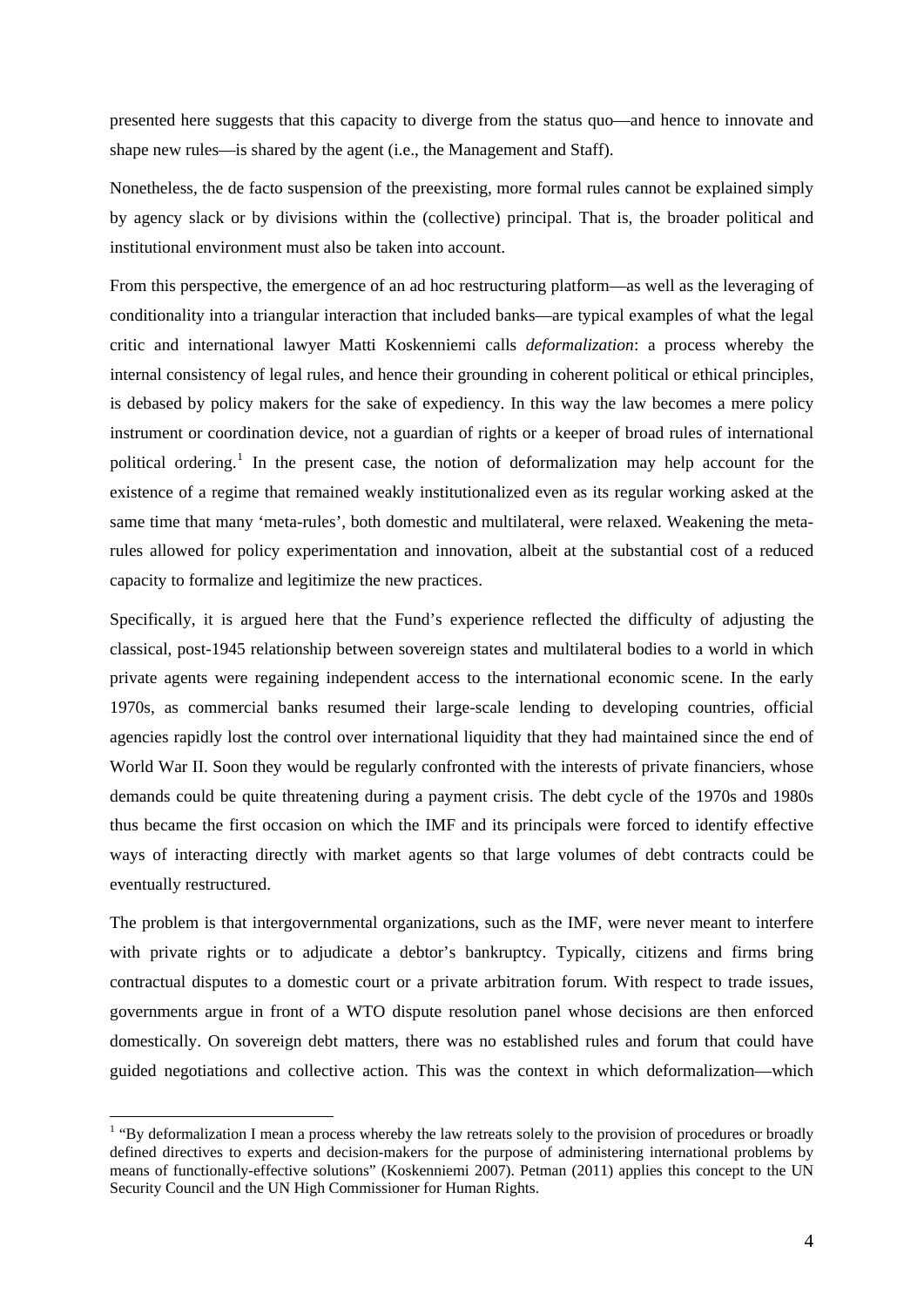involved experimentation, bargaining, and raw power politics—eventually led to the Fund making decisions that paralleled those of a bankruptcy court though on an entirely different normative and political basis.

The paper proceeds as follows. Section 2 describes how it fits within the preexisting academic literature. Section 3 identifies the principal factors leading to the 1980s debt crisis and discusses how alternative institutional solutions were sidelined before the IMF emerged as the main forum for restructuring. Section 4 draws directly from the Fund's archives in order to identify the evolution of IMF strategy between 1970 and 198[2](#page-5-0).<sup>2</sup> Section 5 describes how the 1982 Mexican crisis was handled, and it analyzes the debt restructuring regime that was established thereby and that endured thereafter.<sup>[3](#page-5-1)</sup> Section 6 discusses this regime in the context of deformalization and its justification, and Section 7 briefly accounts for the regime's eventual decline and fall. Section 8 concludes.

### **2. Related literature**

1

Most of the academic literature on the debt crisis of the 1980s was actually produced at that time or immediately afterward. These contributions typically center on "macro" dimensions, whether they be economic and financial or political. Few authors have addressed the micro-level issues on which this article focuses: the issues of coordination and collective decision making.

A good entry point on the overall debt crisis is Cohen (1986), who proposes—on the basis of many interviews—an analytically informed account of the entire period extending from the 1970s oil shocks to the first post-1982 years. Kraft (1984) is also based on oral history, though his book focuses especially on the 1982 Mexican episode and is more narrative than analytical. Many macroeconomic contributions subsequently explore such issues as current account deficits, fiscal imbalances, the dynamics of debt stocks, and the so-called transfer problem. For example, Cline (1984) and Dale and Mattione (1984) are good primers, and both Cline (1993) and Dooley (1995) are good retrospectives. Some texts that cover the broader financial trends of that period also allocate one or two chapters to these events. Works in this vein include Helleiner (1996), James (1996), and Boughton (2001).

<span id="page-5-0"></span><sup>&</sup>lt;sup>2</sup> The Fund's archives include the *Minutes* of the Fund's Executive Board meetings, where the representatives of member states (i.e., the Executive Directors) gather at least once a week to make or endorse the IMF's strategic decisions. They also include many *Staff Memoranda* that convey to the Board the collective experience, judgment, and proposals of the organization. Additional insights into the policy-making process are provided by internal *Office Memoranda*, which are typically not circulated to the Directors. Finally, the *Private Papers* of the successive Managing Directors can also be found in the Fund's archives. These archives are opened to the public after five, ten, or twenty years depending on how politically sensitive the contents are; some documents remain secret for even longer periods.

<span id="page-5-1"></span> $3$  Throughout this paper, the term "regime" is used pragmatically, much as in the standard definition given by Krasner: the "principles, norms, rules, and decision-making procedures around which actors' expectations converge" (1982); see also Stigal (1985). I also share the view of Kahler (1986), who argues that the debt restructuring regime established in 1982 was based on "fragments of [a] regime" that had emerged in the previous period.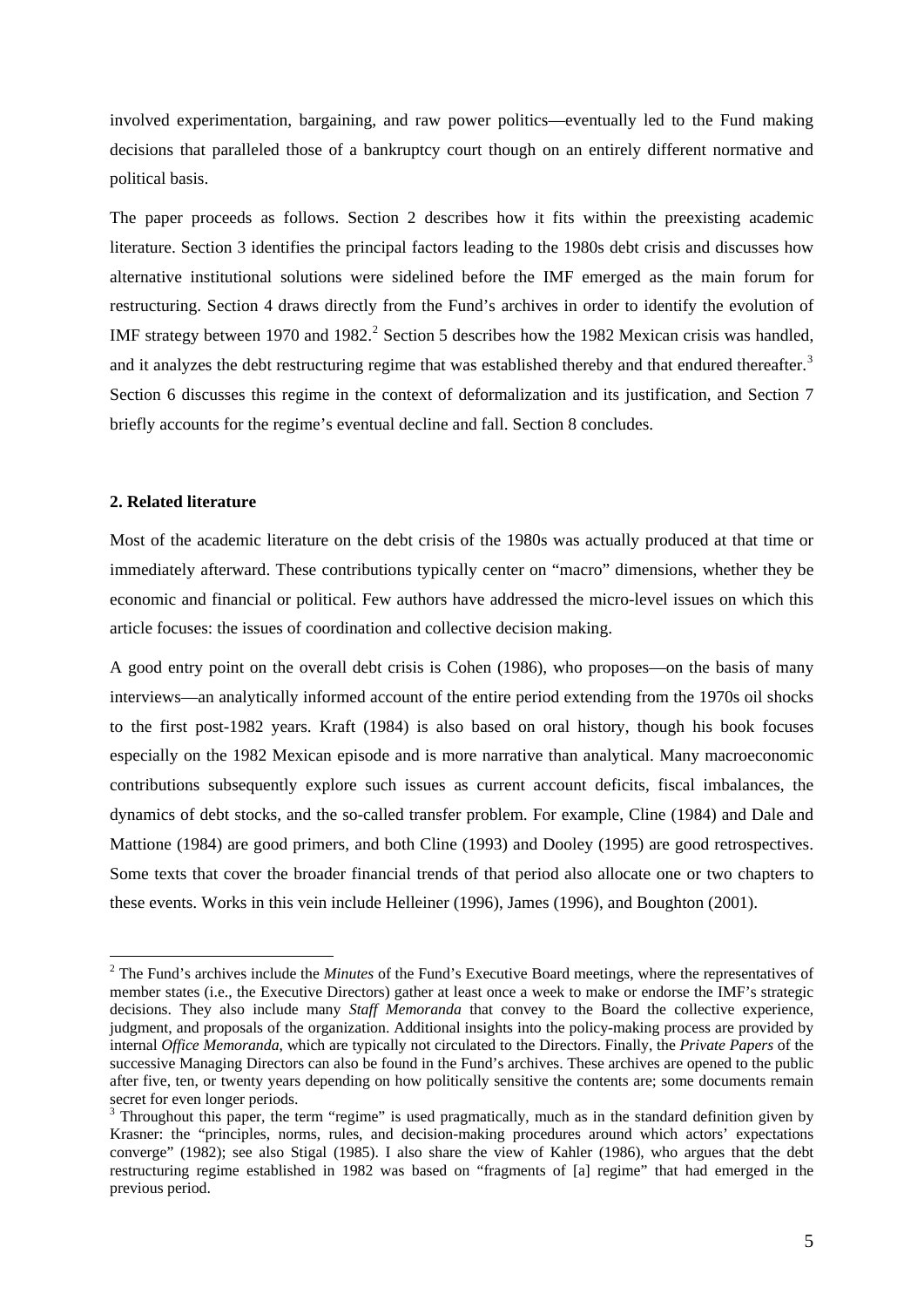In contrast, this literature is notably lacking in exploration of the dynamics of recontracting or the role of third-party arbitration. For instance, the early and influential papers of Eaton and Gersowitz (1981) and Eaton et al. (1981) model a government's decision to cease debt service as a trade-off between internal political benefits and reputation costs vis-à-vis foreign creditors. In effect, this representation of the sovereign debtor closely resembles the anomic state in the standard realist literature of International Relations: it acts in an international arena where rules and institutions are not expected to have much impact. The same pattern is observed by Bulow et al. (1988), who discuss recontracting but do not formalize an institutional setup that would help resolve the underlying collective action problems.

It is therefore significant that economic contributions have ignored the parallels between sovereign debt restructuring and domestic bankruptcy laws.<sup>[4](#page-6-0)</sup> This failure is remarkable also because the literature on law and economics had already explored the domestic side of this comparison (Jackson 1986). In the 1980s there was also a substantial legal literature on international debt (e.g., Wood 1982, Mudge 1984, Buchheit 1986, Buchheit and Reisner 1988) that could have been mobilized. But it was not until the turn of the century that the parallels were fully examined (Bolton 2002, White 2002), in response to an IMF proposal to establish a full-fledged "bankruptcy court for sovereigns": a body that would have had the same function as the informal methods used in the 1980s but within a formal, statutory framework (IMF 2002).<sup>[5](#page-6-1)</sup>

However, there are a few exceptions to this pattern of benign neglect concerning the microeconomic and institutional dimensions of debt renegotiations. Guttentag and Herring (1983) delved directly into the issue, but the extent of their information on actual practices was substantially less than what can now be gleaned from the IMF archives. With a perspective that draws more from political science, Lipson (1979, 1985a, 1985b), Wellons (1985), and Kahler (1986) explored the divisions among banks as well as their interactions with public regulators. Lipson in particular underscored how the larger financial institutions directly relied on their market power in seeking to control the risk that the smaller ones would opt-out of, or free ride on, a collective arrangement. And when that power was insufficient to the task, national bank regulators or central banks would step up the pressure. This is a critical insight that will be further explored here.

Power politics did actually into play in the debt game, sometimes with a strong flavor of hegemonic intervention. In 1982, core member states and the Fund explicitly assumed that decisive and coordinated action was needed in order to stabilize a world financial order that the individual parties (debtors and creditors alike) could not have stabilized if left to their own devices (Boughton 2001,

<span id="page-6-0"></span><sup>4</sup> Comparisons of this type were suggested by Kenen (1983), Rohatyn (1983), Weinert (1983), and Cohen (1989), but there was little analytical development along these lines. See also Oechsli (1981) for one work written from a legal viewpoint.

<span id="page-6-1"></span><sup>&</sup>lt;sup>5</sup> Retrospective analyses of the restructuring model of the 1980s are rare, but see Hagan (2002) for a legal perspective as well as Rogoff and Zettelmeyer (2002).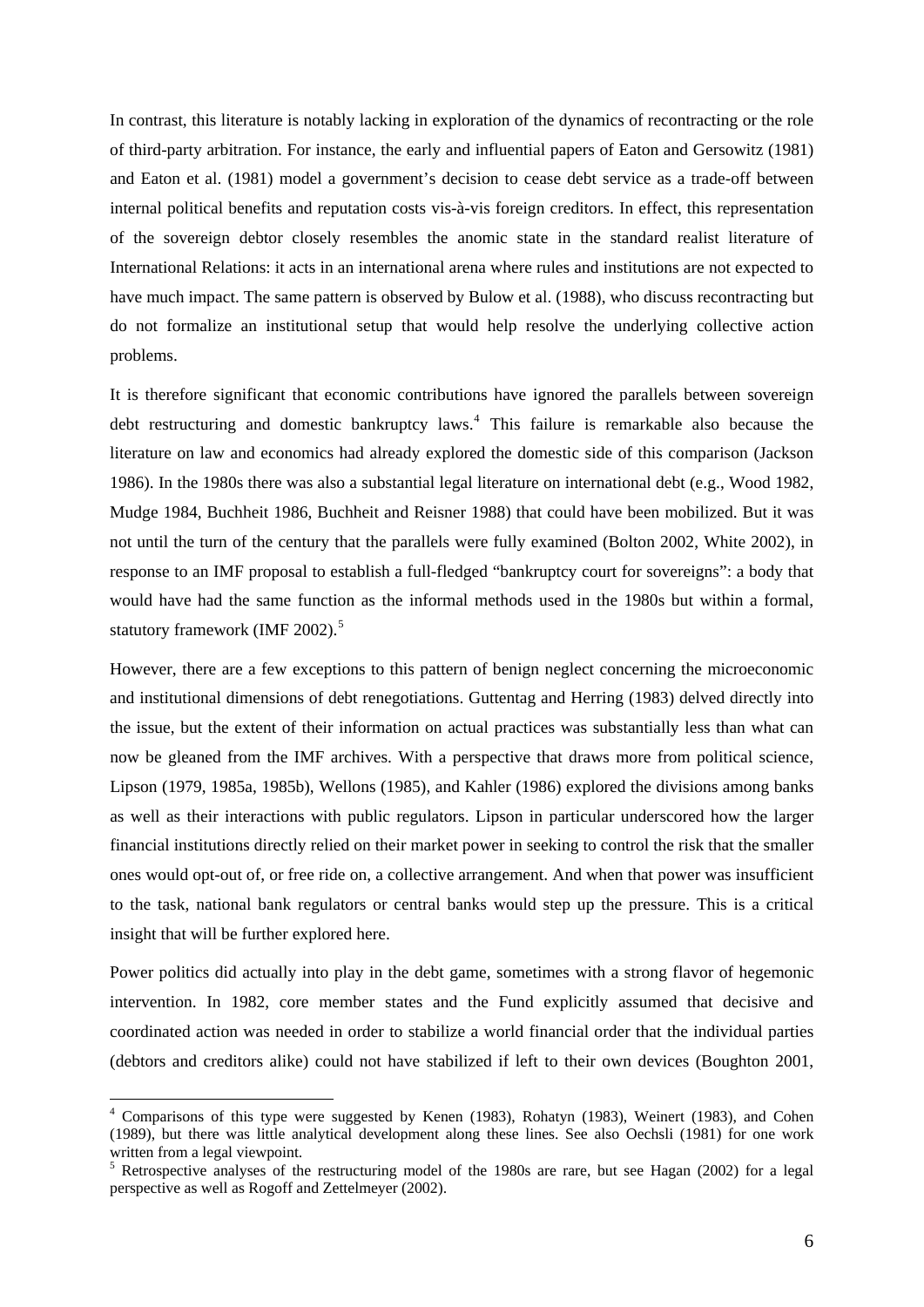Rhodes 2011). This supposition explains the willingness of national regulators to pressure banks into participating to the Fund's strategy. It was at these times that the Fund acted most clearly as an agent of the core member states (Broz and Hawes 2006, Stone 2008). On the other hand, there is no evidence that the IMF was "captured" by private banks (Gould 2003) or that such arrangements were a source of moral hazard due to the Fund's insuring banks against loan losses (Vaubel 1983). Rather, the Fund's success in imposing negotiated settlements should be understood as a response to the risk well perceived at the time—that bailing out private agents could have adverse long term consequences (Sachs 1995, Eichengreen 2003).

Schematically, then, raw power politics were seen to be openly at work in the ex ante coordination of banks as well as in the ex post enforcement of conditionality. However, the rules that governed "burden sharing" and recontracting had to offer some guarantees of neutrality and equity lest the whole regime be considered unacceptable. As said, a debtor state or bank that felt badly treated could have rejected a given agreement; even they could have opted out of the regime entirely, as was actually threatened in the late 1980s. The third-party or "triadic" nature of debt resolution during this period was driven by these considerations (Stone Sweet 1999). The point is that this regime did not develop into a true judicial institution—in other words, one founded on an explicit devolution of authority, on formal rules of adjudication, and on credible commitments by the states to respect the regime's independence. It is significant that, during all these years, the Fund never adopted the strategy of legitimizing itself as an arbiter or trustee, i.e. a body which efficiency would rest ultimately on a self-standing notion of procedural integrity and the presumption of political independence (Alter 2008). That private banks entrusted large volumes of assets to this regime in spite of these structural weaknesses confirms indirectly that structural power relationships remained closely intertwined with quasi-judicial patterns.<sup>[6](#page-7-0)</sup>

#### **3. Historical background**

#### *From recycling to debt crisis*

1

Developing countries reentered private capital markets during the 1970s, about a decade later than developed countries. This trend received a strong impetus after 1973, when the current account surpluses of oil-exporting countries were largely recycled to Mexico, Argentina, Yugoslavia, the Philippines, and so on. No less important was that private banks—and not multilateral organizations—

<span id="page-7-0"></span> $6$  Keohane et al. (2000) and Alter (2006) agree that international courts tend to be more independent when nonstate actors have access to them; in their view, this type of jurisdiction typically arises when states want to give strong commitments that private rights will be protected.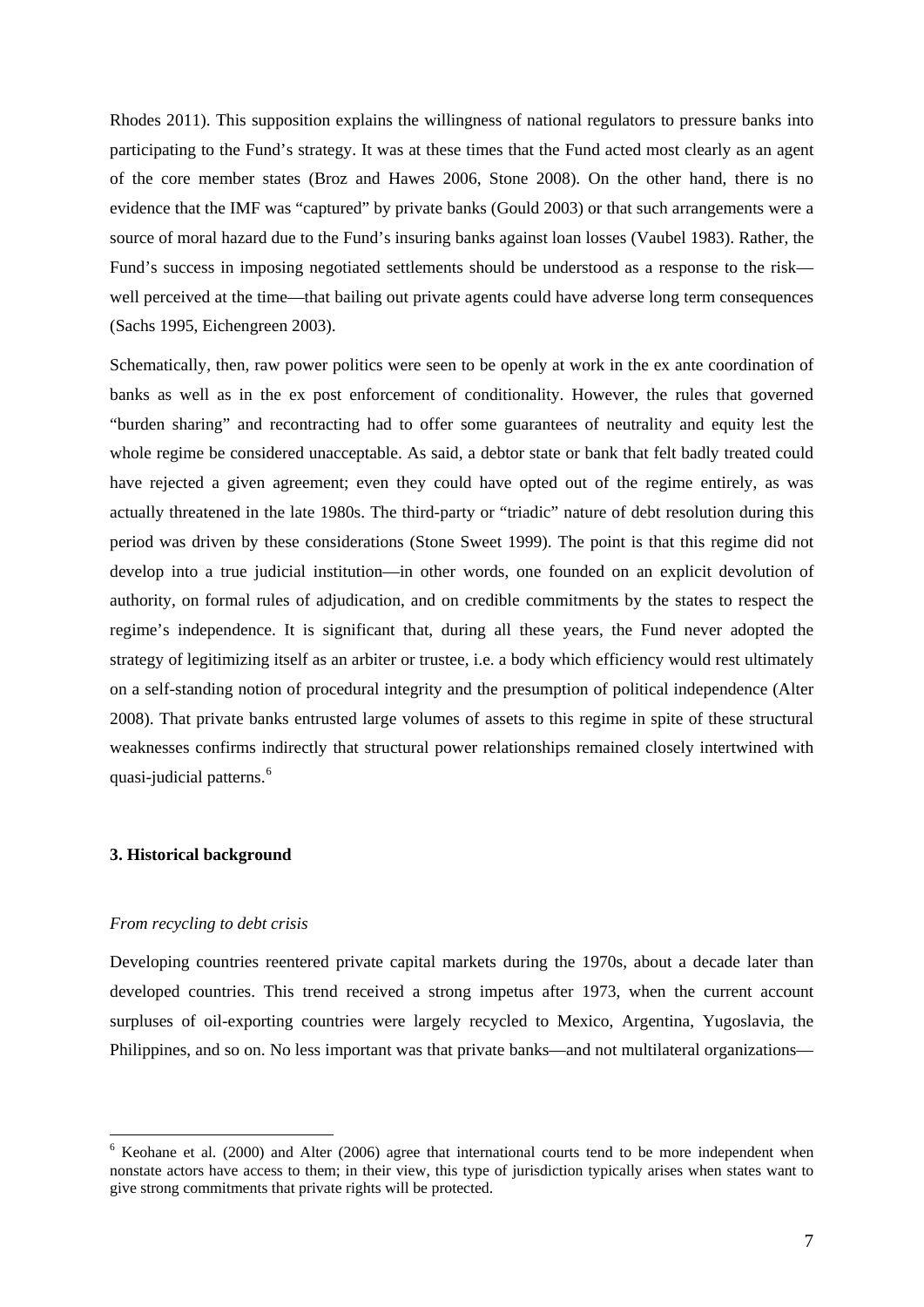did most of the work, typically via syndicated loans.<sup>[7](#page-8-0)</sup> This recycling set an altogether new course for the conditions under which developing countries would finance themselves, how they would address possible payment difficulties, and how the Fund might mediate on such occasions (IMF 1974).

An additional dimension is that the overall sustainability of private recycling was always a doubtful prospect. Contrary to widespread belief, the risks incurred by large accumulations of debt were well known at the time and did not remain unaddressed (Cohen 1986). Already by 1976–1977, for instance, US regulators were asking banks about their "country risk" procedures and about the adequacy of their equity capital to balance this new and rapidly growing class of risky assets. Yet because the bankbased recycling strategy had ostensibly been supported and monitored by the leading developed countries, the expectation was widespread that, if things turned sour, their governments would step in and cover possible losses—in other words, they would bail out the banks.<sup>[8](#page-8-1)</sup>

From the late-1970s onward, the recurrence of debt restructurings increased in response to three main factors (Cline 1984, Boughton 2001, James 1996). First, after the 1979–1980 oil shock, many large developing countries began to accumulate debt at a more rapid pace. Second, the tightening of US monetary policy after 1979 led to a sharp increase in the cost of servicing debt, most of which had been contracted at flexible interest rates. Third, the world recession of 1980–1982 directly affected the capacity of these countries to generate export earnings at the very moment when their financial needs were sharply on the rise. Whereas only 10 countries had renegotiated their debt between 1975 and 1979, 20 countries concluded such arrangements during 1980–1982 (i.e., before the onset of the Mexican crisis in August 1[9](#page-8-2)82).  $9$  As financial tensions increased, they also spilled over from minor players (e.g., Zaïre, Jamaica, communist Poland) to the major players. In the weeks after the Mexican domino fell, it was followed by many others—starting with Argentina and Brazil. This is when the IMF first identified contagion as a serious threat (IMF 1983a).

#### *Competition among forums*

1

By that time, however, the interwar period's experience with debt restructuring had been essentially lost: there was no longer either a forum or an established set of rules to guide such operations. So the first step in accounting for how the IMF won a de facto monopoly in this matter is to examine how a

<span id="page-8-0"></span><sup>7</sup> On recycling, see Cohen (1986), James (1996, chapter 11), IMF (1973). A *loan syndication* is a collective lending operation, coordinated by a few lead banks, that raises funds from a large body of smaller financial institutions. After issuance, the agents' banks retain a number of fiduciary duties (e.g., the collection of interest payments) vis-à-vis participants. See Clarke and Farrar (1982), Mudge (1984), Buchheit (1986), Wood (2010).

<span id="page-8-1"></span> $8$  For example, US Secretary of the Treasury Michael Blumenthal declared in 1977 that "the lending policies of the private banks, which are performing a quasi-governmental intermediary function, must be far more intimately coordinated with the involvement of the International Monetary Fund and the other international financial institutions" (Blumenthal 1977).

<span id="page-8-2"></span><sup>&</sup>lt;sup>9</sup> Summary tables on restructuring operations prior to 1982 can be found in IMF (1983f); for the post-1982 era, see IMF (1991).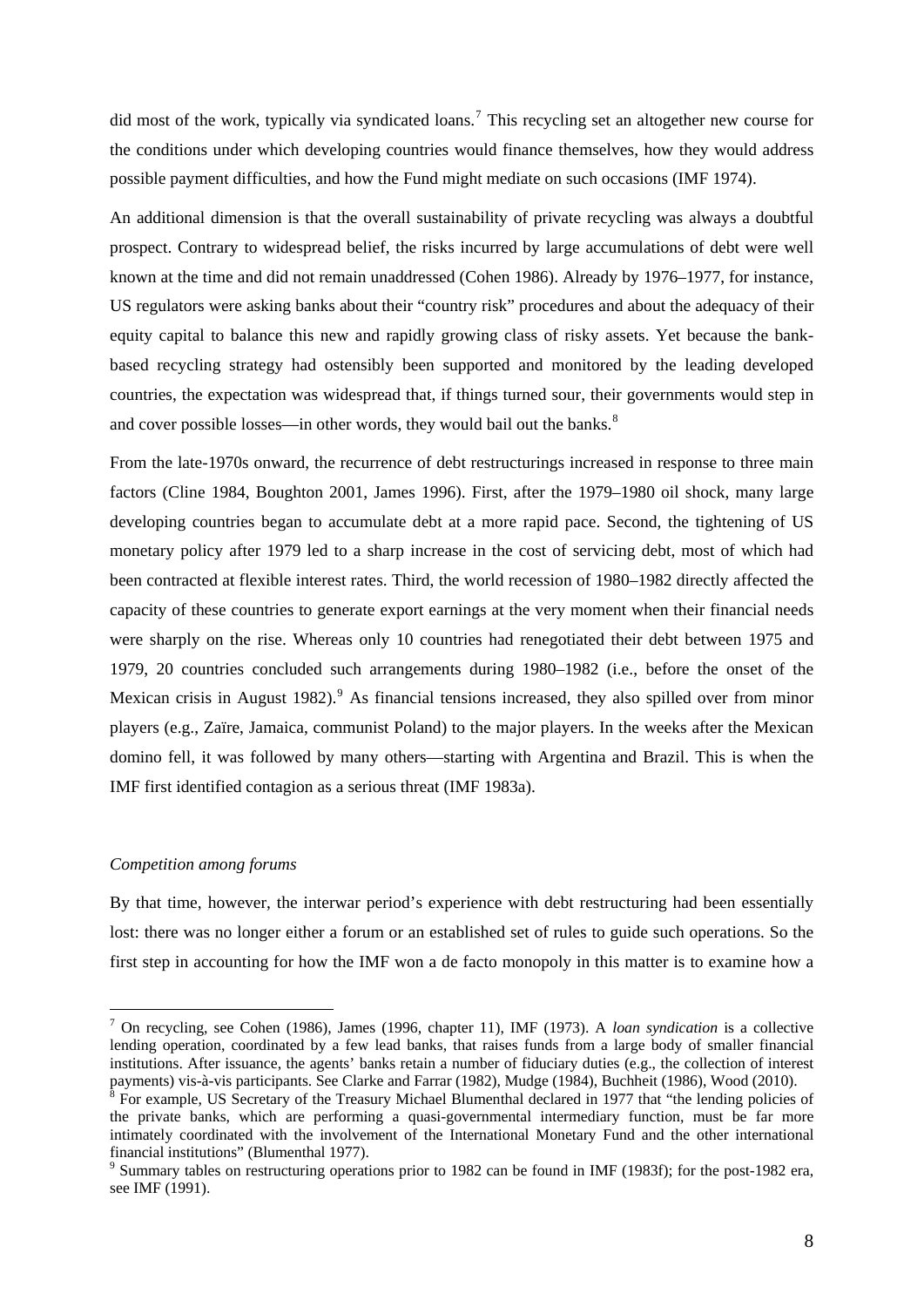variety of other institutional options were gradually sidelined. Four of them were actually tested before the Fund took over.

The first option, default, was seldom considered in practice. In that case, the parties would have followed what the initial debt contracts stipulated concerning renegotiations; and if a private agreement could not be obtained then the parties would have litigated—probably under different jurisdictions. Moreover, entry into such a procedure could be expected to trigger a "default event" on all debts owed by the country in question.<sup>[10](#page-9-0)</sup> In many cases, banks would then have been required to post large loan-loss provisions or even declare themselves insolvent. In practice, this was a recipe for disaster.

The second option was for privately coordinated creditors to enter in direct negotiations with the government of the debtor country—that is, without any mediation (just as before 1914). Only one experiment of this sort was attempted, in 1976: at its own initiative, Peru negotiated both a financial agreement and an economic program with a consortium of American banks but without any input from the Fund in terms of information, expertise, or economic monitoring. After less than a year, the whole program collapsed and the banks declared that they would never again try to do the Fund's job; they were simply not equipped to enforce conditionality.<sup>[11](#page-9-1)</sup> Of course, the whole episode was closely monitored by the IMF (1977d) and became part of its knowledge base.<sup>[12](#page-9-2)</sup>

The third option was debt restructuring through an institutional forum designed by the United Nations Conference on Trade and Development (UNCTAD). This body, which is governed by a one-country, one-vote decision rule, was used during the 1970s by developing countries as a platform for demanding better trade and financial conditions. At the 1979 Conference in Tanzania, a resolution was adopted that called for the creation of a permanent "International Debt Commission" explicitly aimed at balancing social fairness and financial commitments; the possibility of deciding across-the-board debt write-offs was also mentioned (Zivkovic 2005). However, the developed countries immediately made clear that they would not follow suit, and this proposal barely registered with the Fund.

The last alternative was bailout, an option favored by many in the banking sector in the early 1980s. As financial distress in the less developed countries steadily increased, the banking community was awash with proposals for banks to (i) launch a mega-loan syndication on behalf of the Fund, (ii) use it to replenish the IMF's coffers, and then (iii) ask the Fund to bail them out from their excessive lending

<span id="page-9-0"></span> $10$  Mudge (1984) details how the agent banks that had coordinated the initial loan syndications were replaced by so-called Steering committees. On the creditors' side of the restructuring, see Buchheit (1988), Buchheit and Reisner (1988), and Hagan (2002). The only documented occurrence of litigation is the Allied Bank case (decided in New York in 1985), which concerned Costa Rica; see Rogoff and Zettelmeyer (2002).

<span id="page-9-1"></span><sup>&</sup>lt;sup>11</sup> The Peruvian experience is discussed by Stallings (1979); see also Ballivean (1976) and the panel discussion in Syracuse Journal of International Law and Commerce (1978).

<span id="page-9-2"></span><sup>&</sup>lt;sup>12</sup> A 1985 memo on the Peruvian program noted flatly: "It is clear that the monitoring effected [by the banks] came nowhere near the close scrutiny associated with the implementation of Fund-supported adjustment programs" (IMF 1985a).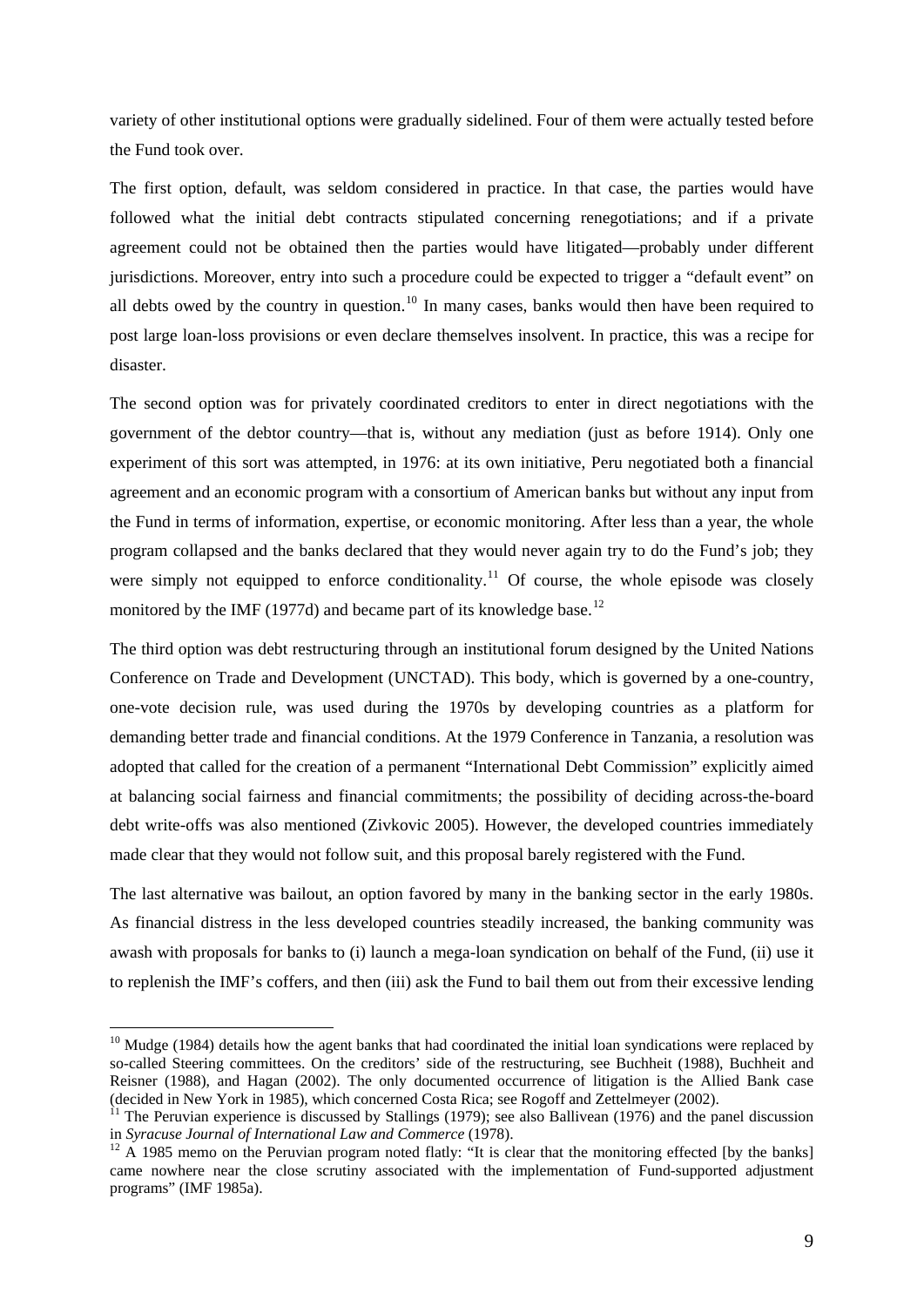to developing countries.<sup>[13](#page-10-0)</sup> The eventual costs would admittedly have been borne by taxpayers, but it seems that this was a price worth paying. In practice this option was the true alternative to the Fund's negotiated approach, which by the end of 1982 was clearly intended as a response to moral hazard.

We now turn to the question of how, after sidelining alternative options, the IMF assembled ad hoc rules capable of resolving the collective action problems raised by defaults. Prior to 1982, the IMF had actually reviewed its debt policy in 1970–1971, 1977, and 1980–1981. On each occasion, Staff memos and the Minutes of Board meetings reflect the evolving nature of the problems and the emerging strategic options that were contemplated. They also show how the Fund tended to be proactive and experimental even as the member states favored orthodoxy and cautiousness.

#### **4. How the IMF innovated**

1

#### *Coordination and Fund lending: The 1970–1971 review of debt policy*

When the IMF discussed its first position papers on debt, in 1970–1971, it had already been party (since the late 1950s) to a number of restructurings, although on an occasional basis only and in the context of a division of labor within the World Bank that had not yet been settled.<sup>[14](#page-10-1)</sup> Note that the sovereign debt market in earlier times bore few similarities to its subsequent incarnations. In the first place, lenders were either aid agencies or export guarantee institutions; hence almost all belonged to the public sector and so, in case of trouble, they were coordinated by the Paris Club.<sup>[15](#page-10-2)</sup> In those days, financing problems were of a mostly short-term nature and took the form of accumulating arrears to these different agencies. The notion that a country might default across the board on all its debt was little more than a threat, not an actual occurrence, and systemic risk was never mentioned.

However, the issues that emerged from these operations shaped the Fund's early jurisprudence (IMF 1970, 1971a). First, debtors and creditors generally agreed that sequential bilateral negotiations would be too costly and would raise issues of fairness and/or intercreditor equity. A single coordination platform would then help the various parties communicate and jointly agree to settlements. Then, lenders definitely wanted a neutral and credible assessment of the debtor country's economic position so that the broad parameters of the negotiation could not be contested. Lastly, it became evident that a

<span id="page-10-0"></span><sup>&</sup>lt;sup>13</sup> See, for example, Marmorstein (1978), Zolotas (1978), and Viénot (1980). Boughton (2001, pp. 291–292) suggests that, even within the Reagan administration, there was an "innate conviction" in August 1982 that a lender-of-last-resort operation was needed.

<span id="page-10-1"></span><sup>&</sup>lt;sup>14</sup> On the Fund's pre-1970 experience with debt renegotiation, see de Vries (1966, pp. 593–603) and IMF (1976) as well as the 1964 and 1965 editions of the *Annual Reports*. On debt refinancing more generally during the 1950s and 1960s, see Bitterman (1973). At that time, contributions by the Fund or the World Bank were in fact substitutes: debtor countries would choose between them depending upon their past relationship which each organization.

<span id="page-10-2"></span><sup>&</sup>lt;sup>15</sup> The Paris Club, created in 1956, coordinates public sector creditors (aid agencies, export guarantee institutions, etc); see Rieffel (1985).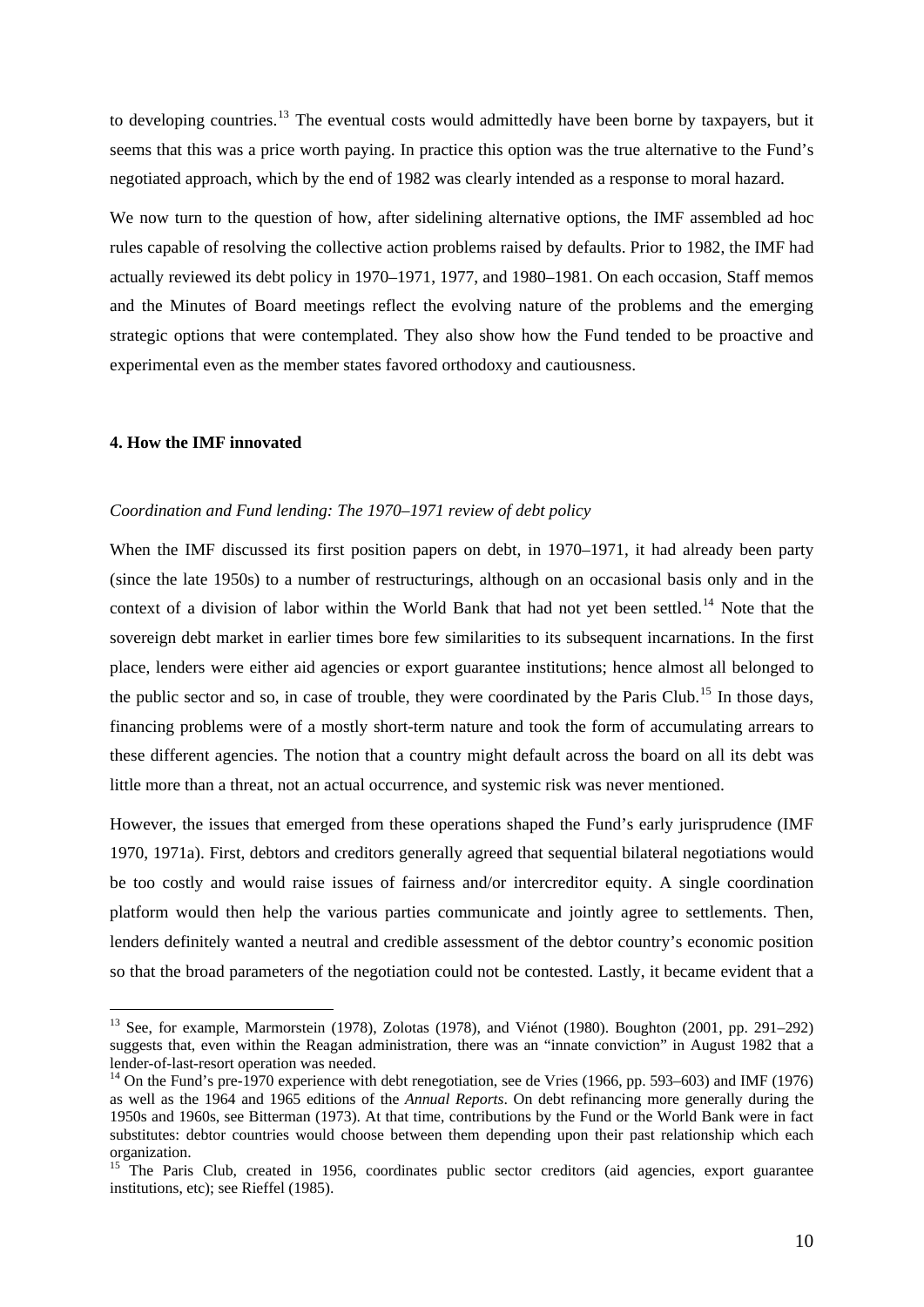multilateral agent could best prepare and monitor an economic program. These three core points intercreditor equity, coordination, and expertise—were not especially problematic for the Fund, and neither did they call for much guidance by the member states. The US Executive Director casually noted at the time that such assistance by the Fund "where appropriate [...] was often extremely useful" (IMF 1971b)—a statement that was interpreted as a green light for wading more deeply into sovereign debt matters.

In fact, difficult policy dilemmas surfaced soon thereafter, when such disinterested, arm's-length contributions to settlements had to be integrated with IMF loans tied to tough economic programs that is, conditionality. In retrospect, it was this conjunction that put the IMF on a trajectory that would, a decade later, establish it as a global broker thoroughly engaged in complex and sometimes muscular interactions with private financiers and national governments. Had the Fund provided only expertise and information then it would never have been brought to such a position.

In the early 1970s, advance signals of this bifurcation could be found in the alternative answers given to what was, a priori, a simple question: Should the IMF suspend lending when other creditors suffer arrears on either interest or capital payments, or should it instead ignore such conditions? The crux of the matter is that, by deciding to "lend into arrears", the IMF puts itself in a position quite independent of the interests and strategies of the other creditors. Conversely, "not lending into arrears" implies that the Fund's action is actually conditioned by developments that affect creditor banks; thus the IMF might be gradually drawn toward some form of coordination or negotiation with these lenders.

In 1970 the Executive Board decided that, as a matter of course, any accumulated arrears should be eliminated during the period of a Stand-By Arrangement (SBA). An SBA is the standard vehicle for IMF crisis lending, and at that time its typical duration was 18 to 24 months. Thus, reducing arrears would henceforth be included among the performance criteria (i.e., conditionality): as long as this criterion was respected, the Fund could lend to a country that was still in arrears. Yet with this procedure the IMF exposed itself to a serious threat that was actually spotted by the Staff and some Directors: lending to a country while also asking for a repayment of arrears could lead to the Fund's resources being used to support capital withdrawals rather than economic adjustment. In other words, because money is fungible, lending into arrears might lead to outright bailout of other investors—with all the consequences that would come to haunt the IMF in later decades: moral hazard followed by overlending and eventually more crises. It is therefore interesting that, in the still benign environment of the early 1970s, the Fund was already recommending a "balanced burden-sharing between creditors and active aid donors, avoiding any impression that new capital inflows would be largely offset by repayments to creditors" (IMF 1971a). Here, indeed, was the strategic bifurcation.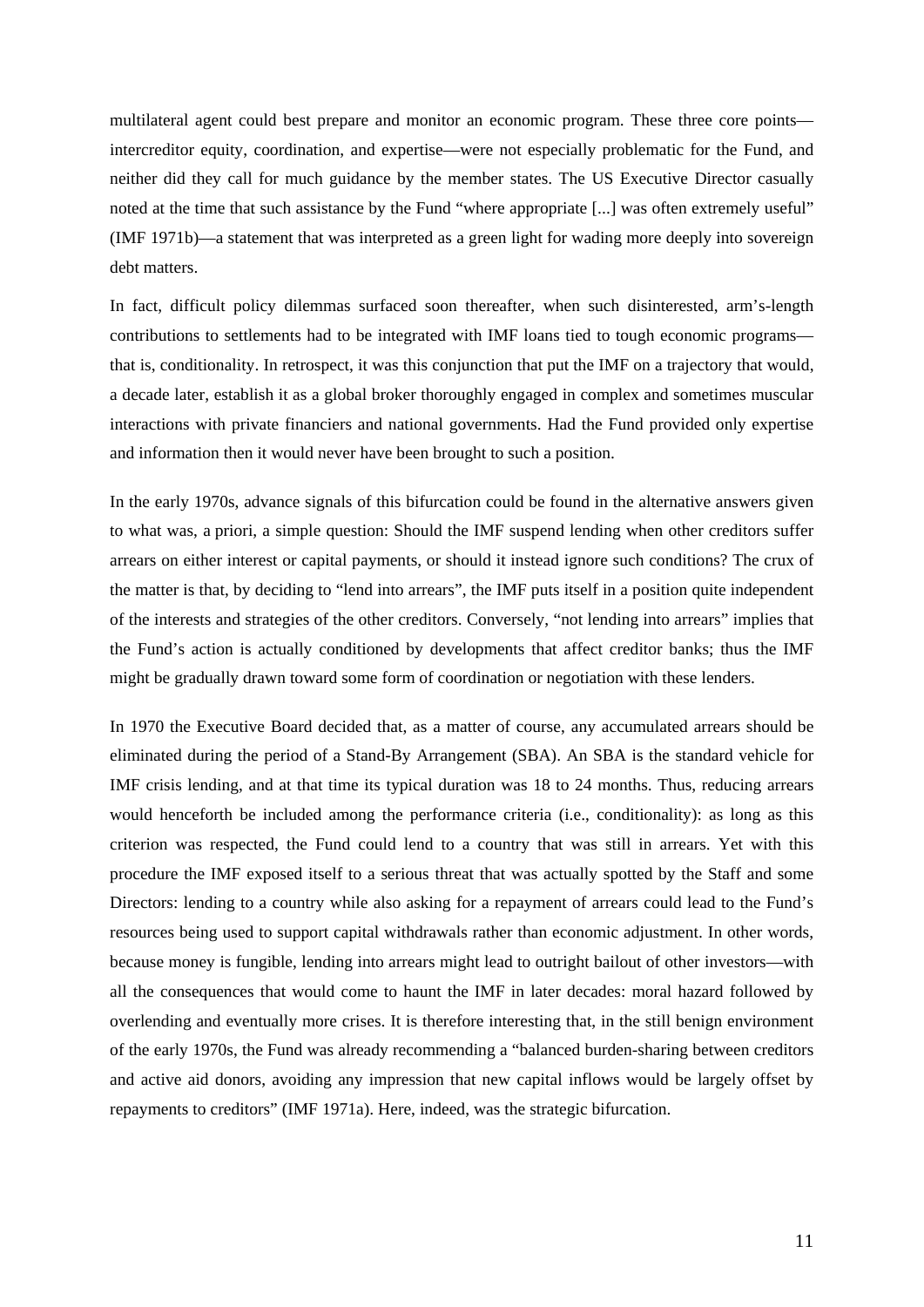#### *1977–1981: Banks enter the scene*

The second phase in the evolution of IMF strategy came with the post–oil shocks "recycling" strategy. As commercial banks came to play a greater role in financing developing countries, they brought into debt matters their own specific interests, demands, and tenacity. Moreover, as large loan syndications became the preferred lending vehicle, many banks—small and large, international and local—became no less a part of the overall scheme as of the eventual payment problems.

Just as in the case of official lending agencies, the first point of contention to emerge between the banks and the IMF involved information and access to expert judgment. Since its creation, a core feature of the Fund's action had been its capacity to conduct ongoing, confidential exchanges with each member state on its current economic position (de Vries, 1969). Still, national governments were willing to share information, discuss their policies, and respond to the Fund's criticism or suggestions only because they believed that these exchanges would remain confidential. However, as soon as banks began to play a major role in international payments, the need for some adjustment in this policy became evident. As the Staff stated: "the issue remains that everything possible should be done to improve the flow of information to banks, so […] lessening the danger of abrupt and disruptive shifts of lending"; therefore, "continued attention must be given to studying what additional assistance can be provided by the Fund" (IMF 1977b).

Where should the dividing line be drawn between confidentiality and market efficiency? And who argued for what? On this point, a doctrine was soon established that endures to this day: the IMF would never, ever become a rating agency (IMF 1977b, 2004). Its mandate and its own capacity to bear on real-world financial evolution require that the Fund keep some of its own information confidential even though—from the perspective of private banks and that of the public sector—there may be a legitimate demand for that information. In other words, multilateral coordination was not to be dissolved by a unilateral drive for market efficiency. The former had its own legitimacy and distinct objectives. It was thus agreed that the IMF could disseminate statistics but would not publicize its judgment with respect to specific countries.

This being said, significant differences were observed between the Executive Directors on the one hand and, on the other hand, the Staff and (implicitly) the Management. Whereas member countries defended a fairly conservative and rule-based doctrine (which, perhaps not coincidentally, minimized monitoring costs), IMF officials were more inclined to support a relatively open approach with the banks. This preference was, at least in part, a response to the pressures to which the Fund was exposed: even after country-specific ratings were barred, creditor banks continued to look for "policy signals" that they could extract from the Fund. By the late 1970s, and especially after the failed 1976 Peruvian experiment, an SBA with the IMF became a de facto precondition to any restructuring. In other words, the Fund offered a focal point that coordinated the parties. As a consequence, however,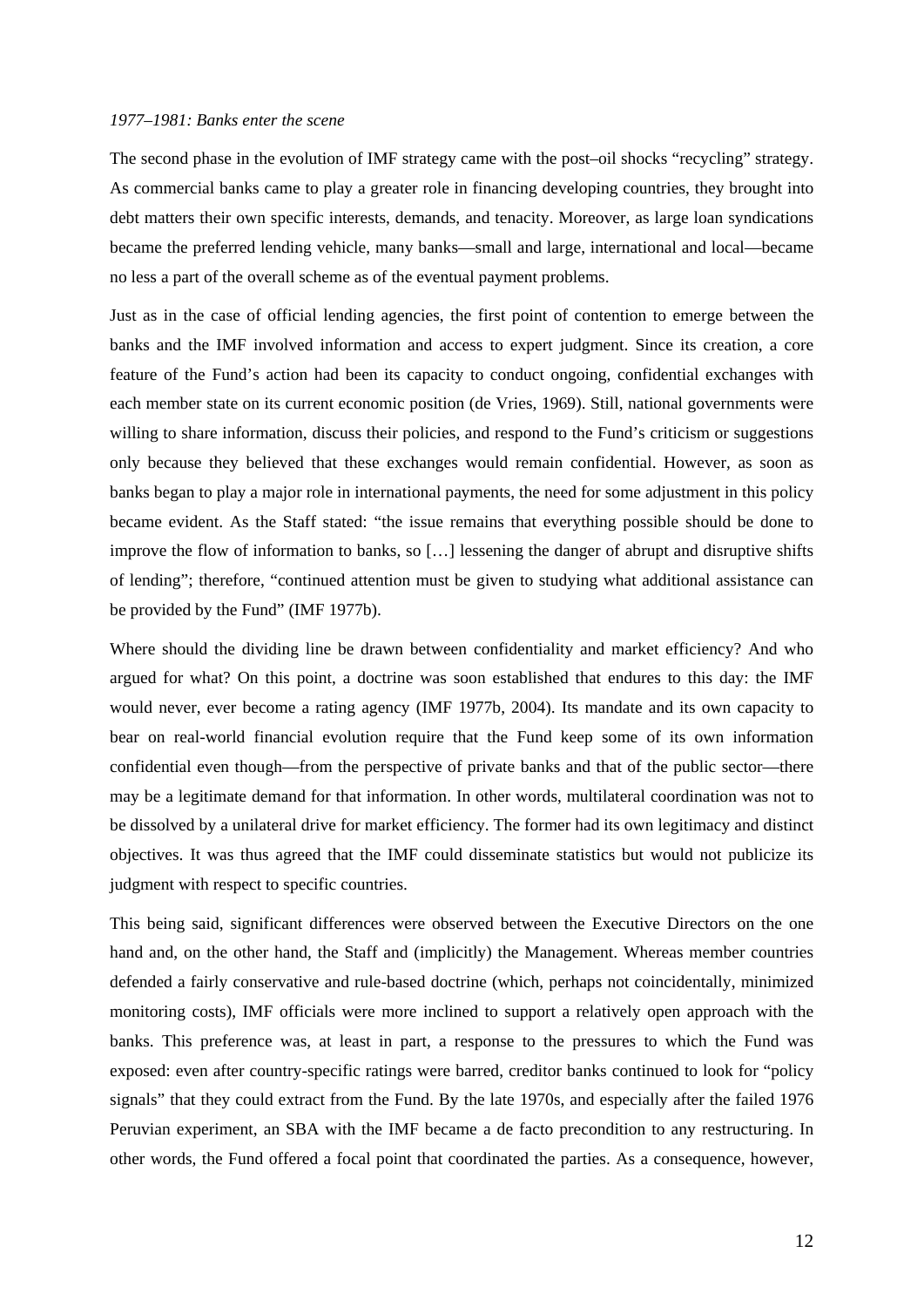banks kept coming and asking whether a previously arranged IMF program was still in operation, or whether the country in question still had the right to draw from the Fund (regardless of whether it *needed* to do so).

Again, the game-changing factor in the interaction with the banks proved to be Fund lending and the bargain over conditionality: once the IMF offers to lend at a time when all other creditors are seeking to withdraw, a classical Prisoners' Dilemma arises, which shapes the different strategic answers to the crisis. After the Executive Board's decision in 1970 on lending into arrears, each SBA became conditional on the debtor country establishing an economic program based on credible hypotheses about the future financing of the balance of payments. Of course, no such program could be devised without making some assumptions about future financial flows between the country and the banks that were lending the money. How could arrangements of this sort be made on an ex ante basis without some form of coordination? And how could the IMF ever lend under this rule without conveying its own judgment on the borrowing country's overall financial state and needs?

By the late 1970s this strategic problem was being solved, on a case-by-case basis, under the code name "parallel operations"—a term that wrongly suggests the banks and the IMF never met or communicated. In fact, meetings and exchanges of information were both extensive and recorded, and so allowed for de facto coordinated actions. For example, a 1977 internal memorandum mentions that, over one six-month period, the Staff received nearly 400 inquiries from about 80 international banks; although a majority of these inquiries involved such routine issues as data, in other cases "the contacts were initiated by banks to help determine their immediate decision on major lending proposals" (IMF 1977e). Minutes of bilateral meetings with banks are also common in the country files retained in the archives of area departments. Finally, the personal papers of the Managing Director include many references to meetings with the heads of large banks, including Citibank, Warburg, Lazard, and Kuhn Loeb.<sup>[16](#page-13-0)</sup> The interest of private financial institutions in these meetings should not be overstated, however: while they welcomed exchanges of views and information, they were clearly restive vis-àvis any direct intervention by the Fund in debt relationships.[17](#page-13-1)

How the rules of the game evolved during these years would result indeed from the increasing difficulty of including banks in a cooperative strategy. The Staff mentioned, for instance, that during crises the banks could exercise "considerable bargaining power" that enabled them to capture all the resources lent by the Fund and thus to be bailed out. Other "occasions could arise in which the payments outlooks are so adverse that it will be difficult for banks whose interests may well be divergent to hold together in a common approach" (IMF 1977b). Debt restructurings therefore involved "formidable organizational problems for the banks", problems that called for "a massive

<span id="page-13-0"></span><sup>&</sup>lt;sup>16</sup> See the Larosière Papers (IMF Archives, Box 19, File 3).

<span id="page-13-1"></span> $17$  This view is clearly reflected in the account of a series of meetings by US Treasury officials with large New York banks, in december 1977 (see US Treasury, 1997).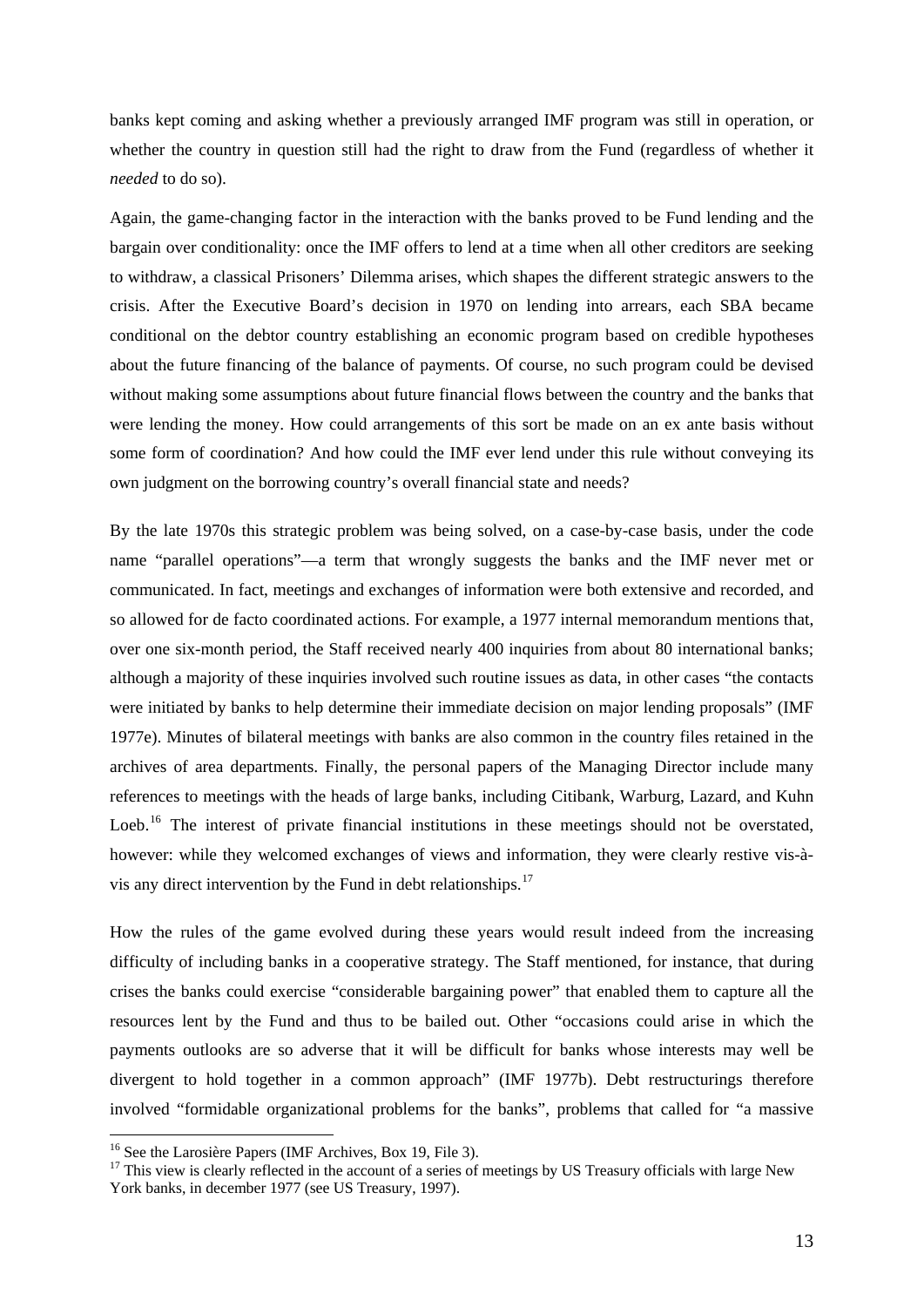effort by lead banks to ensure coordination and cooperation among all creditor banks" (IMF 1980c). That is, if left to their own devices, banks would not always behave cooperatively.

The Fund's response to these problems was to adopt an increasingly proactive stance. Hence "the breaking of new ground": "procedures evolved and precedents were established" (IMF 1980d) that steadily increased the pressure on the banks. With hindsight, a critical development was that the Fund began, in some cases, to ask for "understandings at least on the maintenance of the existing level of individual bank exposure […]; in especially difficult circumstances, [banks should] provide for new financing flows to help offset the impact of outflows of interest payment[s]" (IMF 1980c). Said differently, debt settlements would not only require parallel progress but an exchange of commitments. How this exchange was actually secured was determined on a case-by-case approach. The Staff described for instance a difficult case in which it had

indicated to [the banks] the level of bank financing which it considered crucial to the success of a reasonable adjustment effort. After a Fund arrangement […] had been worked out, but before it was brought to the Board, the staff participated in a meeting where the banks agreed in principle to provide a certain level of financing. After the arrangement was approved, the staff assumed an active, if informal, role in helping to ensure that the planned amount of assistance was in fact forthcoming, explaining to the banks that a shortfall would force a failure of the balance of payments test and might require explanation to the Fund Board. (IMF 1980c)

In this remarkable statement, the venom is in the tail: "a failure of the balance of payment test" means that, in fact, conditionality would be broken as a consequence of certain bank behavior; and "explanation to the Fund Board" should be decoded as implying that the overall program might therefore be suspended and disbursements halted. So if the banks free ride on the Fund's lending, then the Fund might as well retaliate and raise the stakes.

Other indications of future trends can be found in a contemporaneous review, and confirmation, of the Fund's policy on arrears (IMF 1980a, 1980b). Here the most interesting point lay in the Staff discussion of two possible methods for actually reducing arrears: (i) a gradual, across-the-board reduction on a pro rata basis; and (ii) the inclusion of arrears in a front-loaded debt restructuring agreement (IMF 1980a). Technically, this second option would have the considerable advantage of clearing all accounts at the outset; this would thus ensure that the Fund's resources could not end up repaying the arrears. In other words, the IMF's financial leverage would be maximized precisely because it would *not lend at all* into arrears, rather than lending conditionaly, i.e. under the umbrella of a Stand-By. Under this condition, its own loans would not become fungible at all with money flows between banks and the debtor country.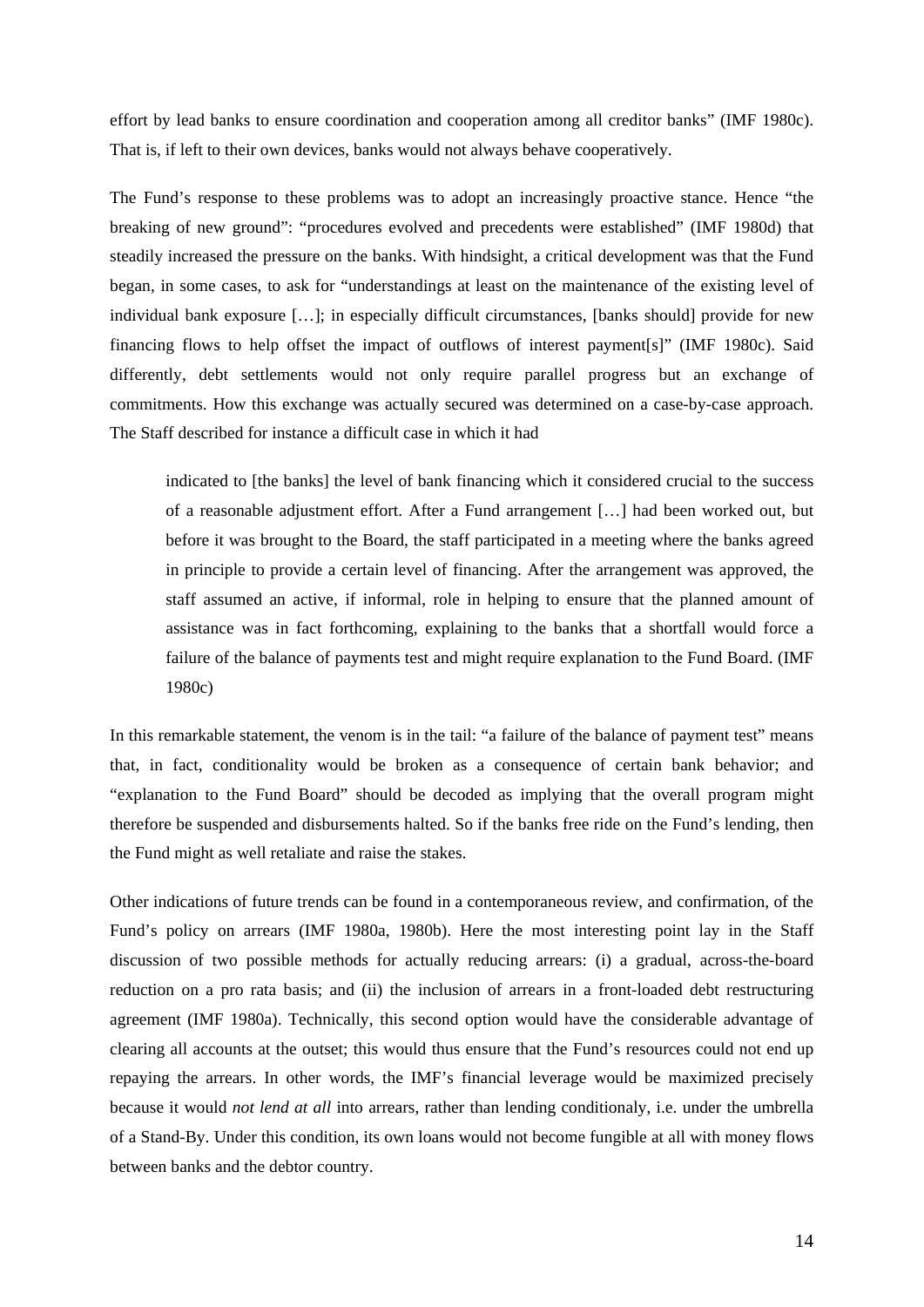Here, then, were the two main trends that eventually converged in the 1982 "Mexican jurisprudence": banks would have to enter into binding, ex ante "understandings"; and the ever narrower limits under which the Fund would indeed lend into arrears would guarantee that its loans would contribute almost exclusively to the country's adjustment. The Fund assured that the banks would be indeed "bailed in" just because and its lending would be watertight.

#### *Monitoring and guidance from the principals*

What positions did the principals (i.e., the main member countries) defend during those years? And how, exactly, did they contribute to the ongoing debate on debt policy? A significant element of the answer to these questions is that, in practice, the Management and Staff never asked member states to formally extend the Fund's mandate, to grant it new powers or new tools, or even to confirm the extension of its portfolio of activities to debt matters. Their overall attitude is best summarized by a 1977 memo in which the Staff casually mentions that it would "regard any contribution it could make to the achievement of reasonable arrangements as worthwhile in the light of the consequences which would come from a failure to agree. The flow of bank loans is now so important to Fund members that major unresolved dispute[s] could cause a hesitation in new lending, leading to serious adjustment difficulties" (IMF 1977b).

In other words, the agent justifies its right to intervene on the grounds of possible dire consequences arising from coordination failures—not because its mandate is applicable or because the core memberstates actually asked the IMF to step in. Moreover, this approach stands in sharp contrast to the position of the member's Executive Directors, whose overall tone when discussing the principle of "parallel operations" with banks, for instance, was clearly in favour of the status quo (i.e., multilateral orthodoxy). This was especially true of developing countries, who opposed a priori any interaction with private banks. For example, the Brazilian Executive Director declared in 1977 that "the staff should do nothing, either positively or negatively, to provoke or discourage such lending [by the banks] or it would […] be in the business of issuing certificates of creditworthiness or unworthiness" (IMF 1977c). The Indonesian Director then recalled that "the Fund was an organization of sovereign countries […]. It should be left to private entrepreneurs to assess the [investment] risks, receiving rewards for a correct appraisal or suffering losses for wrong judgements." The G7 countries, too, endorsed the conservative status quo in debt matters, as when the German Executive Director declared that "the Fund should avoid at all costs being drawn into debt negotiations between official lenders and debtor countries" (IMF 1977c).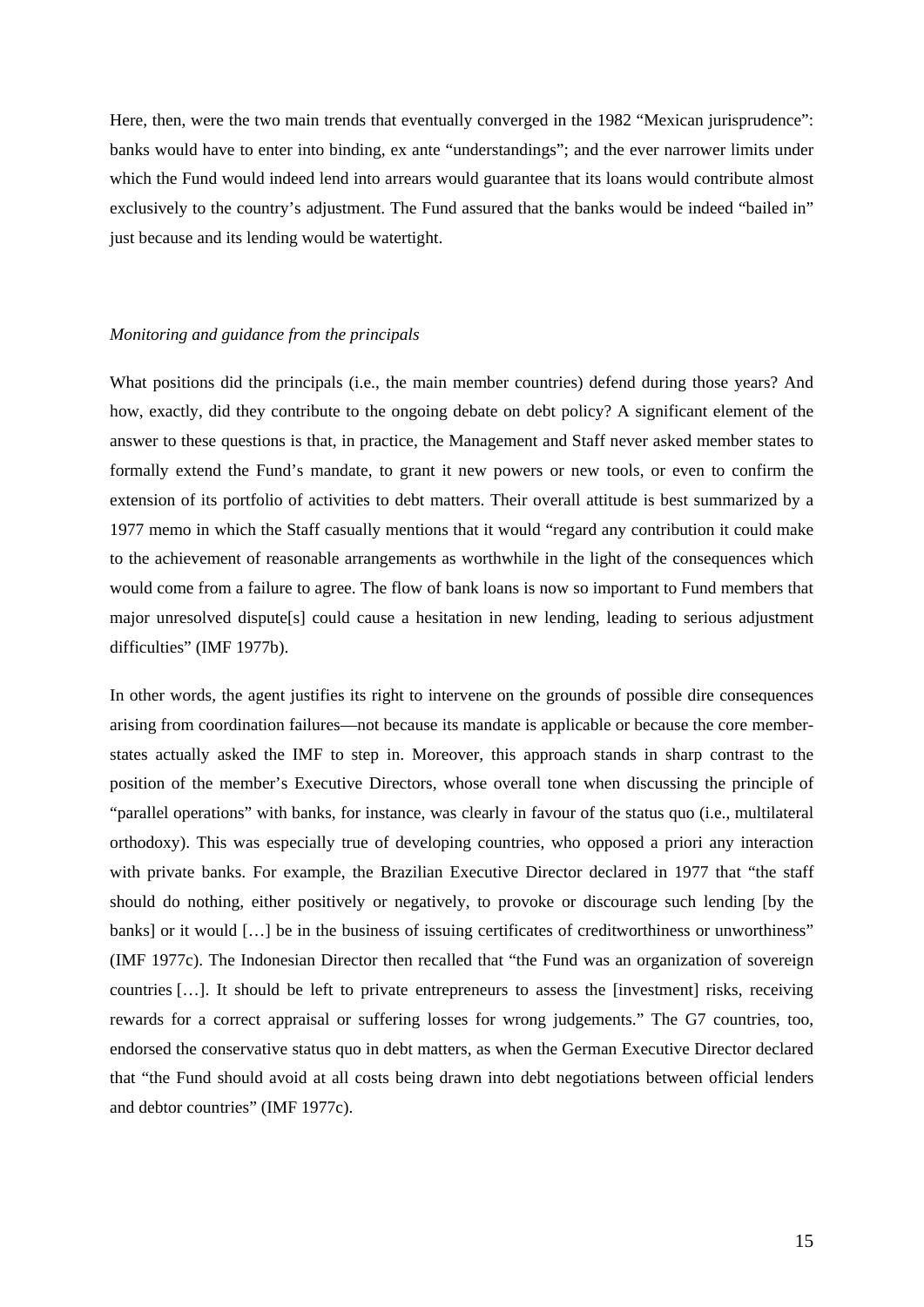In addition, the Minutes of the Board illustrate how divorced the Directors were from the issues raised by the increasing number of debt restructurings and by the underlying Prisoners' Dilemma. During the 1977 Board discussion on debt, the US representative mentioned for example that

whether the concept of parallel financing could be further developed also appeared to be worth exploring. As for the role of the Fund in the debt renegotiation and servicing, it was a sphere of activity in which the institution should be alert to doing whatever it could and properly should do to find out whether there were additional ways in which it could facilitate the smooth operation of the monetary system. (IMF 1977c)

Indeed, it would be hard for even the most diligent agent to find any tangible guidance in such a statement. Another example is provided by a Board discussion in 1981, a time when the Fund had already asked banks to enter "understandings" as part of ex ante burden-sharing agreements. On that occasion, the US Alternate Executive Director noted that "he was concerned about the recent Fund practice […] of assuming that a specific amount of debt relief [by the banks] was involved in program proposals submitted to the Executive Board." However, it seems this representative had not thought the whole issue through: a few minutes later he argued that it "would be important to make certain that public resources were not used to finance reflows to banks".[18](#page-16-0) Yet he did not propose a an alternate option that could deliver a burden-sharing accord that eliminated the bailout risk *without* entering into undue relations with the banks.

In summing up this discussion, Jacques de Larosière (the Fund's Managing Director) first politely agreed with the Executive Directors: they "have […] noted that it is difficult, and in the view of some perhaps not wise, for […] the Fund to impose on commercial banks a predetermined and detailed set of debt-rescheduling norms for each particular country." But he then brought the point home by stating that, "when it appears that the continuation of commercial or other private credit is an important element of the integral approach that the Fund has been developing, we shall do our best to see that the banks provide the expected amount of finance" (IMF 1981). What is most remarkable about this (then confidential) statement is the explicit recognition that, to some extent, strong-arm politics or even coercion might be needed for the Fund to implement its "integral approach". In fact, when speaking to its cautious principals, the Managing Director was much more straightforward than the Staff dared to be.

<span id="page-16-0"></span><sup>18</sup> See IMF 1981, also 1982a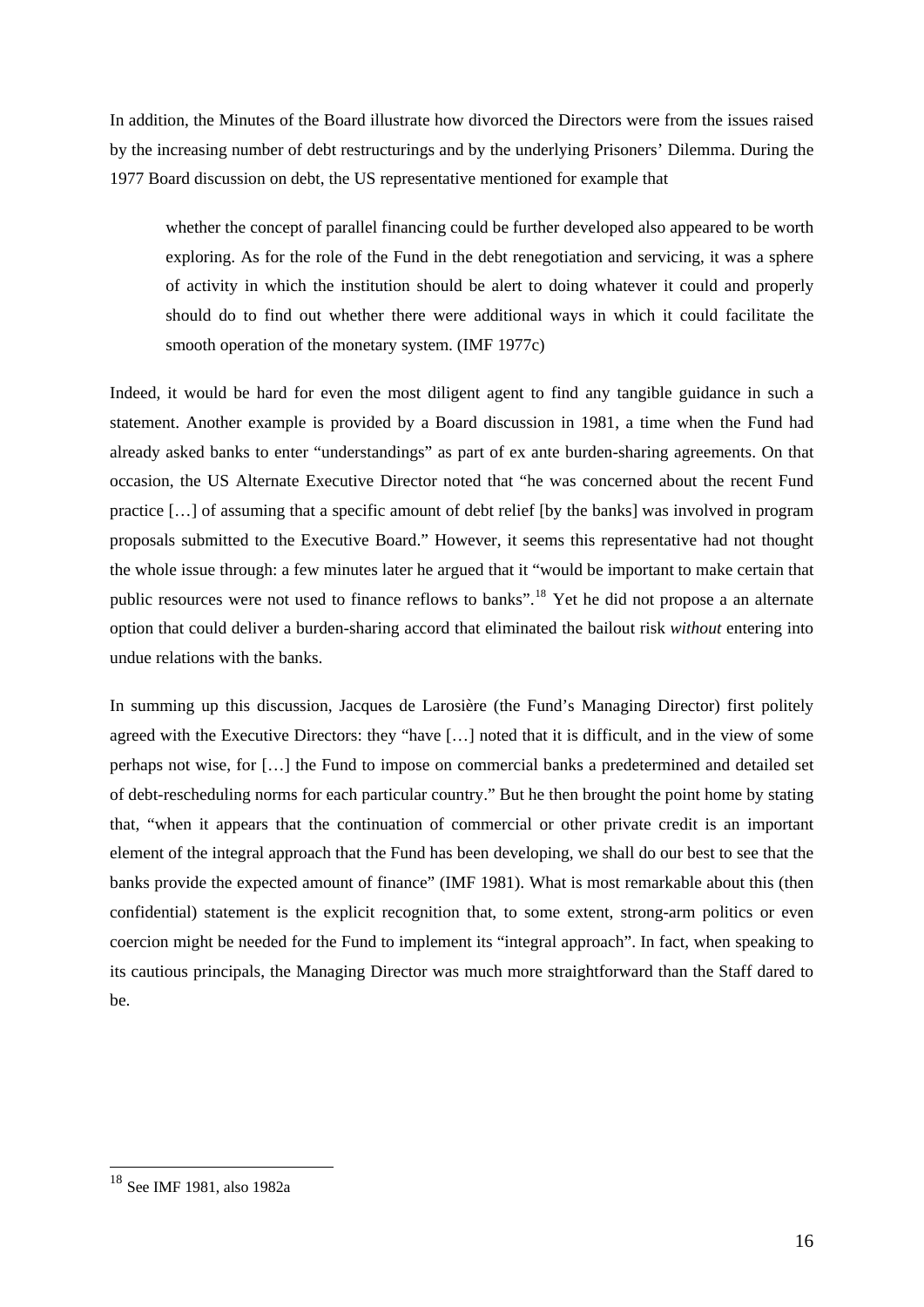# **5. The 1982–1989 regime: Burden sharing and conditionality**

#### *The Mexican crisis*

1

In August 1982, Mexico did not actually default on its debt; rather, it declared itself unable either to refinance its maturing debt or to raise fresh funds. The story of how matters unfolded during the months that followed has already been told in detail.<sup>[19](#page-17-0)</sup> The first step was to negotiate a so-called bridge loan with the Bank of International Settlements and its main member states, the G10 countries; this reduced the immediate pressure on Mexico and its creditor banks. Then, over several weeks and in a context rife with confusion, a Letter of Intent was negotiated between Mexico and the IMF while exploratory meetings were being held with the banks. What was new in these circumstances was not the nature but instead the magnitude of the collective action problem. More than 500 banks had to be involved in any agreement, and the financial stakes were huge: \$8.2 billion was needed just to close the country's 1983 financing gap.

It was clear that either the government of the major creditor countries had to accept a mega-loan transferring the credit risk to multilaterals (i.e., to taxpayers) or the banks would have to contribute and thus be "bailed in". The threshold was reached on 18 November, when a meeting was held at the New York Federal Reserve Bank between the commercial banks and Larosière; on the basis of financing commitments made by the Fund (\$1.3 billion) and the official lenders (\$2 billion), he asked the banks to commit \$5 billion. He then made clear that the proposal "would not be sent to the Board [for approval and disbursement of a Stand-By] if the coverage of the deficit gap were not known" (Federal Reserve Bank of New York 1982).

That same afternoon, Paul Volcker (then head of the Federal Reserve) stated that—provided American banks agreed with the Fund's demands—"new credits should not be subjected to supervisory criticism". In other words, banks would not have to augment their loan-loss reserves or reveal their possible underlying insolvency. All other creditor countries followed this line. Beyond expediency, the main rationale for this decision was the presumption that debtor countries suffered only from a liquidity problem that would eventually solve itself by virtue of, for example, economic adjustment and international recovery. That is to say, stalling for time was the most rational course of action to take.

However, the immediate challenge was to maintain coordination *among* the banks themselves between (i) the largest institutions, which had lent the most to developing countries, though they also maintained a major stake in the continued expansion of international capital markets; and (ii) the local

<span id="page-17-0"></span><sup>&</sup>lt;sup>19</sup> Boughton (2001, chapter 7) provides a comprehensive and nearly day-by-day account of the three-way negotiations involving the Fund, the Mexican authorities, and the banks between August 1982 and March 1983. Kraft (1984) is the other main reference. A detailed, hand-corrected chronology is also available in the Larosière Papers (IMF Archives, Box 50, File 3).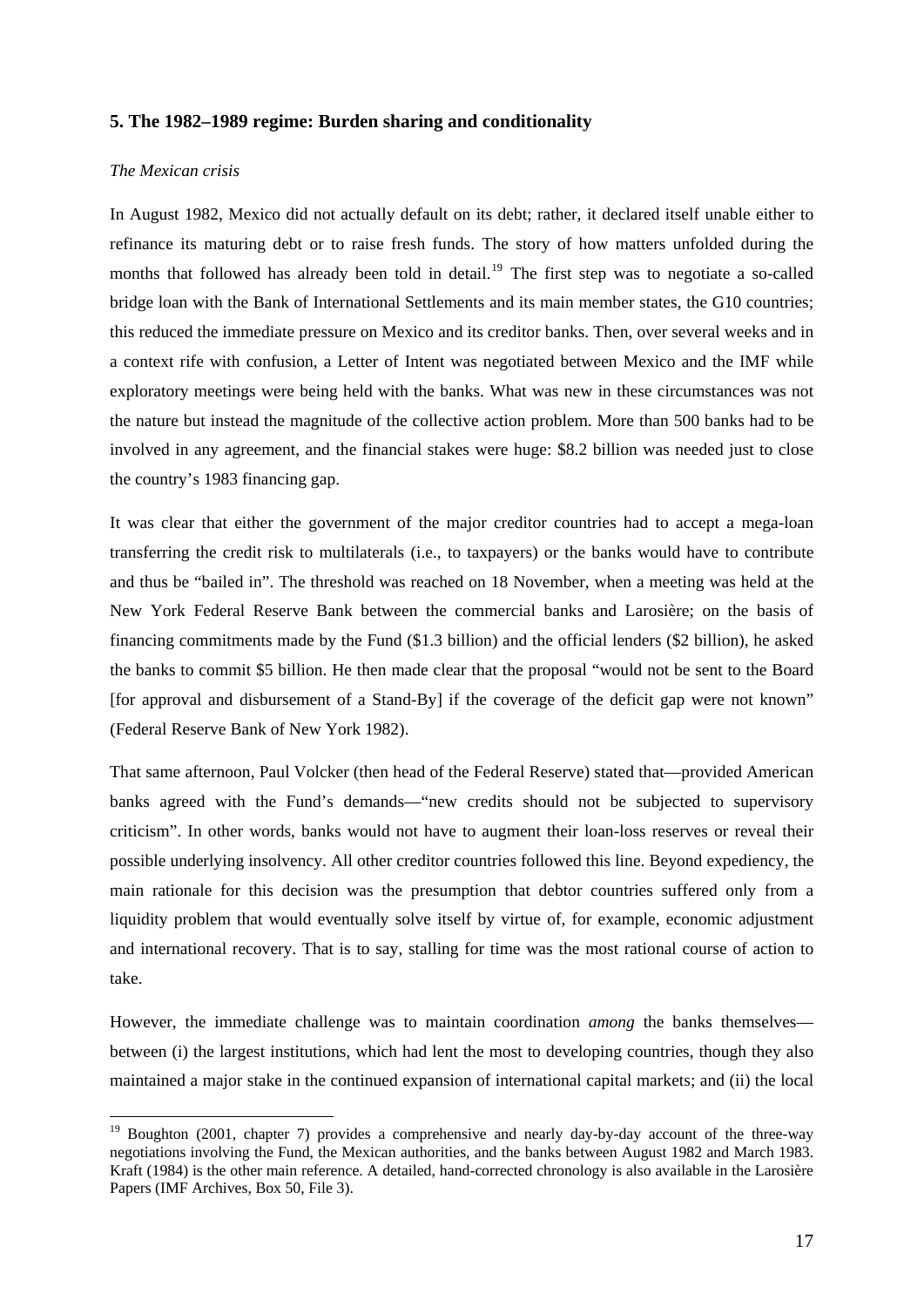and regional banks, which were only marginally exposed to the debt crisis and thus had the incentive simply to absorb their losses and withdraw to their home market. This conflict of interest explains why, on 23 December, when the Executive Directors met to discuss the Mexican SBA, the lead banks had been able to obtain commitments only for \$4.32 billion (against 5 billion that had been asked). Nonetheless, the Managing Director proposed approving the Stand-By Arrangement so that the whole operation could proceed. But he also carried a list that detailed how much each member country's banks still had to contribute: the Japanese were \$92 million short; the Italians, \$122 million; the Germans, \$47 million; and so forth. He then "invited Executive Directors from countries whose commercial banks had not yet contributed their full share to consult with the authorities concerned on the best means of securing the additional funds" (IMF 1982b).

In short, if large banks were unable to coerce the smaller ones (via market power) then domestic regulators would step in. Whether such actions should be viewed as "coercion" or, more charitably, as "moral suasion" is a matter of judgment.<sup>[20](#page-18-0)</sup> What was clear to many, however, was that this approach called for some institutional adjustments. In the words of the Belgian Executive Director, "the generalization of the method used by the Chairman in the present instance would depend on the supervising authorities in the various countries setting up appropriate arrangements" (IMF 1982b). With more irony, Jacques Polak (long-time Director of the Fund's Research Department who at this time was the Dutch Executive Director) could not resist the temptation "to compliment the US financial authorities for their willingness to assume duties with respect to banks which they would certainly have dismissed as totally inappropriate not long previously" (IMF 1982b).

#### *Jurisprudence in 1982–1989: Underpinning the Stand-By Arrangements*

1

The decision procedure that was hurriedly brought together in late 1982 was subsequently relied upon dozens of times until 1989, sometimes with the explicit intervention of national regulators and usually under the shadow of that possibility.<sup>[21](#page-18-1)</sup> In essence, it consisted of three steps. First, the debtor country negotiated a macroeconomic program with an IMF Mission that visited the country. This program would eventually be sanctioned by a Letter of Intent to the IMF Managing Director that described the economic strategy and listed the main performance targets; the Fund's acceptance of the Letter signaled its seal of approval, which was backed by its economic expertise and unique access to strategic information. Second, the country entered into financial negotiations with the banks' steering committees, the so-called London Clubs; this would lead to debt rescheduling and, in general, some

<span id="page-18-0"></span> $20$  This dimension of the political economy of debt restructurings during the 1980s is often understated in the literature, although Lipson (1985a, 1985b) lays bare its essential elements. See also Crane (1984), Gibbs (1984), and Wellons (1985).

<span id="page-18-1"></span><sup>&</sup>lt;sup>21</sup> For a retrospective of the successive steps in the debt strategy between 1982 and 1989, see Cline (1993, chapter 5), James (1996, chapter 12), and Boughton (2001, chapters 9–11).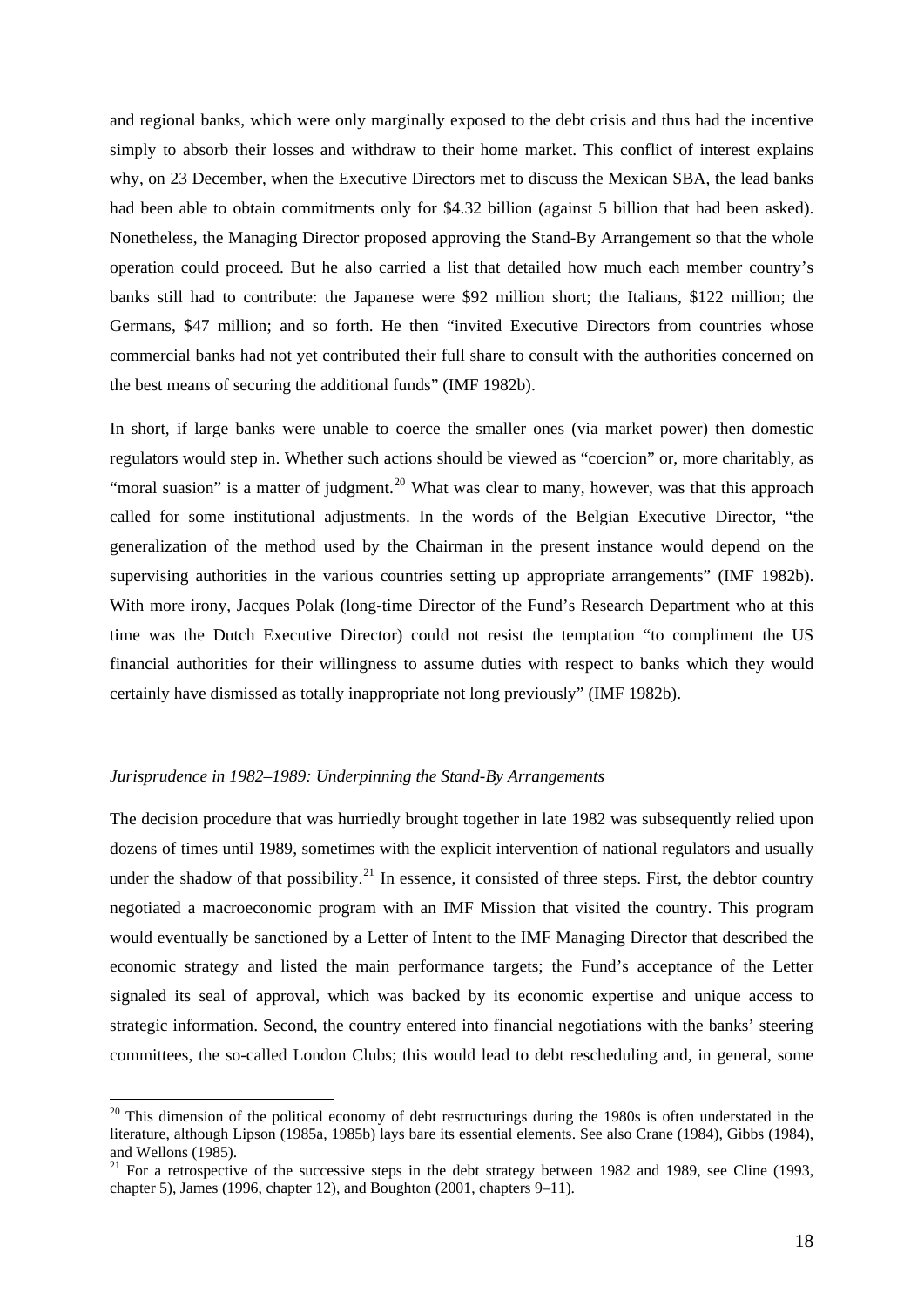"new money". Third, but not until that accord between country and banks had been concluded, the IMF Board would announce a Stand-By Arrangement and begin loan disbursements.

The Fund thus gained considerable leverage as a gatekeeper to the financial negotiation table. Even so, if the banks viewed the IMF as being too lenient with a given country (say, because of a "preferred pupil" status or pressure from a major member state), then they could simply veto the whole plan. And, obviously, the country in question still had to sign both agreements (i.e., one with the Fund and one with the banks). In other words, at the core of this quasi-bankruptcy rule was the right of each party to veto the eventual outcome. That hardly guaranteed that the overall process was fair from a broader social or ethical viewpoint; the argument presented here focuses on the collective action itself and the baroque ways in which it was organized.

Further down this road, it is significant, for instance, that no document was ever signed jointly by all three parties. In the first place, banks were represented by so-called steering committees, which in fact had no formal mandate or legal standing to enter into binding agreements. In practice, the debtor country chose each Steering committee's lead bank, which would then pick the other members itself. Moreover, individual creditor banks never endorsed the committee per se or its initiatives; instead, each bank would sign a separate agreement with the country and thus formalize, ex post, the terms previously arranged by the steering committee. Second, it should be remembered that, since the 1950s, Stand-By Arrangements had been shaped as a two-way exchange: the country would send a Letter of Intent and the Board would then announce its decision to extend a loan. Yet in these cases, too, no document is signed by both parties together. Third, the banks never met *officially* with the Fund, although many iterations of back-and-forth communications transpired; these exchanges naturally involved considerable flows of information and, more often than not, an element of brinksmanship.

However, the hodgepodge of rules just described is only half of the picture. The regular and predictable operation of the regime was not viable unless all preexisting laws, regulations, and contractual clauses that could have affected a debt renegotiation were effectively suspended or circumvented. Thus the other half of the picture includes the following elements.

- (i) The avoidance of "regulatory criticism" by American banking regulations has already been noted, as has national regulators' being prepared to pressure individual banks if necessary.
- (ii) The Executive Board of the IMF exhibited an extraordinary willingness for its own decisions on lending to be conditioned on the parallel agreement of an informal committee of private banks. This self-binding approach, however, was even not remotely founded in the IMF's Articles of Agreement or in any subsequent bylaws. In 1980 the Board had confirmed the 1970 doctrine whereby the IMF could lend into arrears (though only within the framework of an SBA). After 1982, this rule was almost always interpreted as requiring that arrears be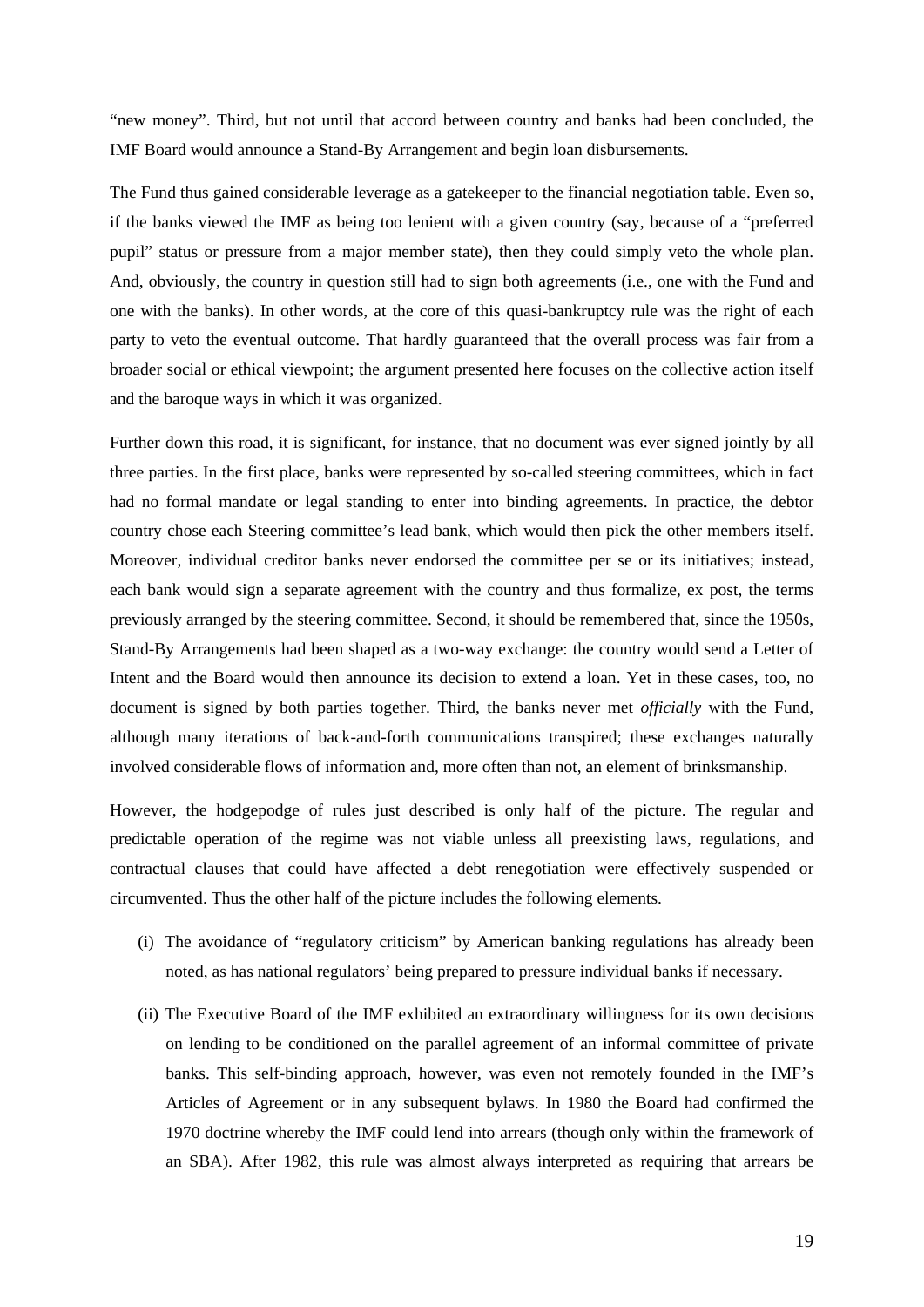included in a front-loaded financial agreement. Thus, in effect, the original stipulation was actually reversed, whereafter the Fund would *never* lend into arrears. Yet this change of doctrine was never formalized in any decisions or statements by the Board.

- (iii) Each individual loan syndication included contingent clauses under which, in case of restructuring, the agent banks that had coordinated the initial lending operation were assigned specific responsibilities (Wood 2010). In practice, these lead banks never appeared at the negotiating table; their place was taken by the steering committees, which represented the hundreds or thousands of banks that had lent to each country (Mudge 1984, Lomax 1986). The main benefit of this approach was that it coordinated all creditor banks regardless of the initial syndicated loan(s) to which they had initially subscribed.
- (iv) Except in a small number of cases, litigation by individual banks was avoided. This successful discouragement was a result of so-called sharing clauses, written into most syndication contracts, which requested banks that obtained payments to share these proceeds with other members of the syndicate. This stipulation was therefore more of a built-in defense against disruptive strategies than an ex post strategy of regulatory bypassing (Buchheit 1990).
- (v) Finally, international law had, since the early twentieth century, been developing a doctrine on restructurings. That doctrine addressed the issues of sovereign immunity, hierarchy among creditors, and such principles of fairness as the *peri passu* clause. These principles were actually discussed by specialist lawyers in the 1970s and early 1980s (see *Syracuse Journal of International Law and Commerce* 1978, Wood 1982, *American Society of International Law Proceedings* 1983), but they never surfaced in discussions at the Fund or in its written statements. To the contrary, lawyers struggled to account for the Fund's action which, they insisted, implied no notion of legal responsibility and so "carefully avoid[ed] reliance upon traditional legal remedies" (Carreau and Shaw 1995).

That last quotation should be contrasted with one from Joseph Gold, founder of the IMF's legal doctrine. In a discussion of crisis lending he claimed that "our objective has been to set forth our understandings with members to the maximum extent within the four corners of the stand-by arrangement" (Gold 1968). Debt issues were not then being considered, but the general strategy seems not to have changed much during the two decades that followed. In its growing involvement as an active broker in debt restructurings, the Fund discovered that protecting its resources and maximizing its leverage required inviting the banks to stand within the "four corners of the Stand-By", which provided the institutional backbone of the three-step decision rule.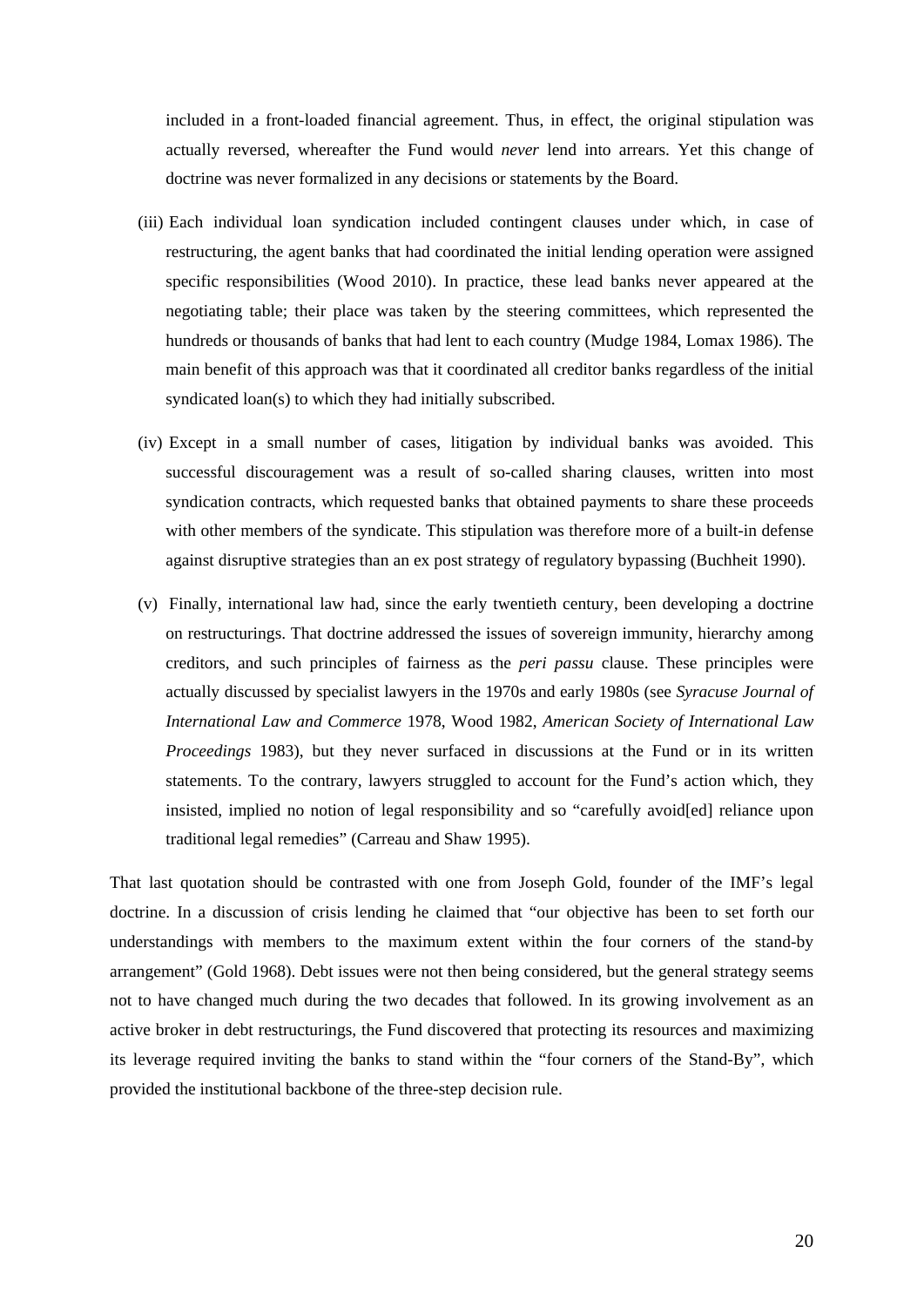# **6. Deformalization and its justification**

1

How could an organization like the IMF ever act within such a weak formal framework? And how were its practices justified, or described in ways that referred at least minimally to its broad constitutional rules? Even a summary description of its actions must have drawn from an accepted vocabulary that would signal its reliance on a given set of operating principles. As far as international organizations are concerned, this is the first—if not the sole—criterion of legitimacy.

These issues were at stake when, in March 1983, the Fund made the first review of its experience since the Mexican quasi-default six months earlier. In four large surveys, the Staff described the conditions and lessons of the recent negotiations and welcomed the extent of "standardization" in how the restructurings were approached. The Staff then somewhat obliquely addressed the recent innovations: "In a few recent cases [i.e., Mexico, Argentina, Brazil and some others], the Fund has found it necessary to establish a close link between commercial bank debt restructuring arrangements and Fund-supported programs by requesting an explicit commitment from the banks regarding their lending posture" (IMF 1983a). Yet beyond this single statement there is no further explanation or formalization of these experiences. Rather than draw forward-looking policy conclusions or suggest how the Fund could find a legal basis for its recent actions, the Staff seized on a completely external argument: "the Fund has assumed a more direct coordinating role than has normally been the case" because of the need to preserve "the stable functioning of the international financial system" (IMF 1983b). Another paper, discussed at the same meeting, takes the same line and alludes to "possible systemic implications" (IMF 1983a); some Executive Directors also made similar arguments (IMF 1983c).<sup>[22](#page-21-0)</sup>

This discursive strategy had a most significant corollary. Namely, the Fund would thereafter continue to repeat that the Mexican experiment had *not* created any precedent; it had merely been an exceptional foray into unknown territory. As the Staff wrote in March 1983, "it would not be appropriate to seek to formalize any general policy criteria concerning the precise role of the Fund in such situations." Instead, the priority should be to act "on an individual case-by-case basis, in close consultation with all parties concerned and keeping the Executive Directors fully informed of the possible alternative courses of action under consideration." The reason for adopting this maximal deformalization (Koskenniemi 2007) was put forward in a remarkably elliptic way: "It is recognized that this is an especially sensitive area and difficult decisions will be required regarding the extent and nature of the Fund's involvement" (IMF 1983b).

<span id="page-21-0"></span><sup>&</sup>lt;sup>22</sup> The identification of imminent systemic risk by the IMF, US officials, and Wall Street banks has been one of the main lines of criticism against the 1982 strategy. See, for example, the contributions published in the *Cato Journal* by Weintraub (1983) and Smith (1984).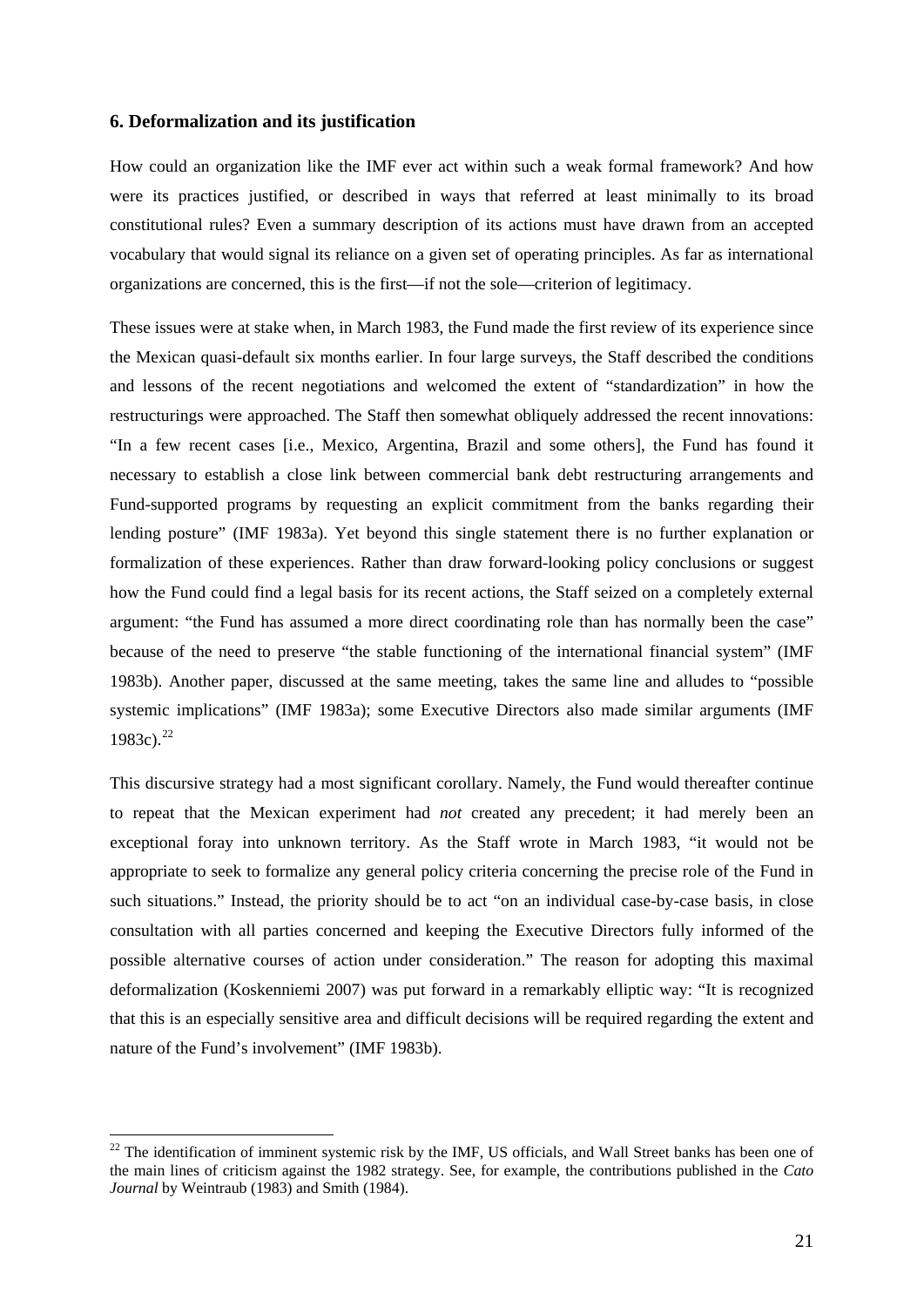In other words, the Staff was asking for guidance from the principals. Yet the Executive Board refused to be that specific. When debating the Mexican program in December 1982, and during the March 1983 policy review, the Executive Board endorsed the Fund's recent action and applauded its Managing Director. For example, the US Executive Director commended the Fund and its management for addressing the recent crisis "with remarkable care and in an admirable fashion"; the UK director emphasized the "considerable skill" exhibited during crisis management (IMF 1983c). One after the other, the Directors followed suit with only minor variations in their balance of compliments and implicit touchiness regarding the Managing Director's recent action. If ever there was an example of delegation to a multilateral agent being affirmed ex post, this was it. However, the Directors did not offer much in the way of specific guidance. The US Director simply noted that it was important in each case for the Fund "to conclude that there is a reasonable degree of certainty that the program is viable from the point of view of financing" and hence that it "must always have reasonable confidence" concerning the contribution of banks (IMF 1983d). Other than that, it was merely remarked that a "continued cautious and careful approach will be necessary" and that it would be important to avoid "unnecessary rigid linkages that could put undue burdens or responsibilities on the Fund" (IMF 1983c). At the end of the day, the Managing Director accordingly (and rather tamely) concluded that "the relationship between Fund-supported programs and the debt relief […] should continue to be handled on a case-by-case basis" (IMF 1983e).

During the years that followed, this noncommital position was consistently defended even as the threestep decision procedure become standard practice and systemic risk receded. The whole strategy thus remained wrapped in euphemistic language. In its own writings, the Fund was asking the banks only for "reasonable assurances" in the framework of a "concerted lending" strategy—that is, "an organized and collective effort on the part of commercial banks, official creditors, and the Fund to secure commitments to close an *ex ante* financing gap for a member country" (IMF 1985b). Hence, the Fund would not "condition" its own action on such commitments; it would instead "have come to expect" them or have "indicated the Fund's support" and "encouraged the banks to commit themselves" (IMF 1984). It was quite clear, as well, that the occasional direct reliance on national bank regulators to put extra pressure on the banks would never be recognized: even a breakdown of these occasions has not been found. In other words, any suggestion of a coercive relation was systematically ruled out, and the notion that this regime was even remotely judicial in character, or that it shadowed a bankruptcy rule, was carefully shunned. $^{23}$  $^{23}$  $^{23}$ 

<span id="page-22-0"></span><sup>&</sup>lt;sup>23</sup> A 1984 memo authored by the Legal Department came close to a judicial interpretation of the Fund's role as a third-party dispute resolver, but in light of the extant of actual practices it reads like an afterthought: "a more active involvement of the Fund might be envisaged, for instance, in the determination of facts, the provision of technical analysis, and some move towards active conciliation and mediation" (IMF 198a). See also Gold (1972) on the Fund's more general resistance to legally sanctioning member states.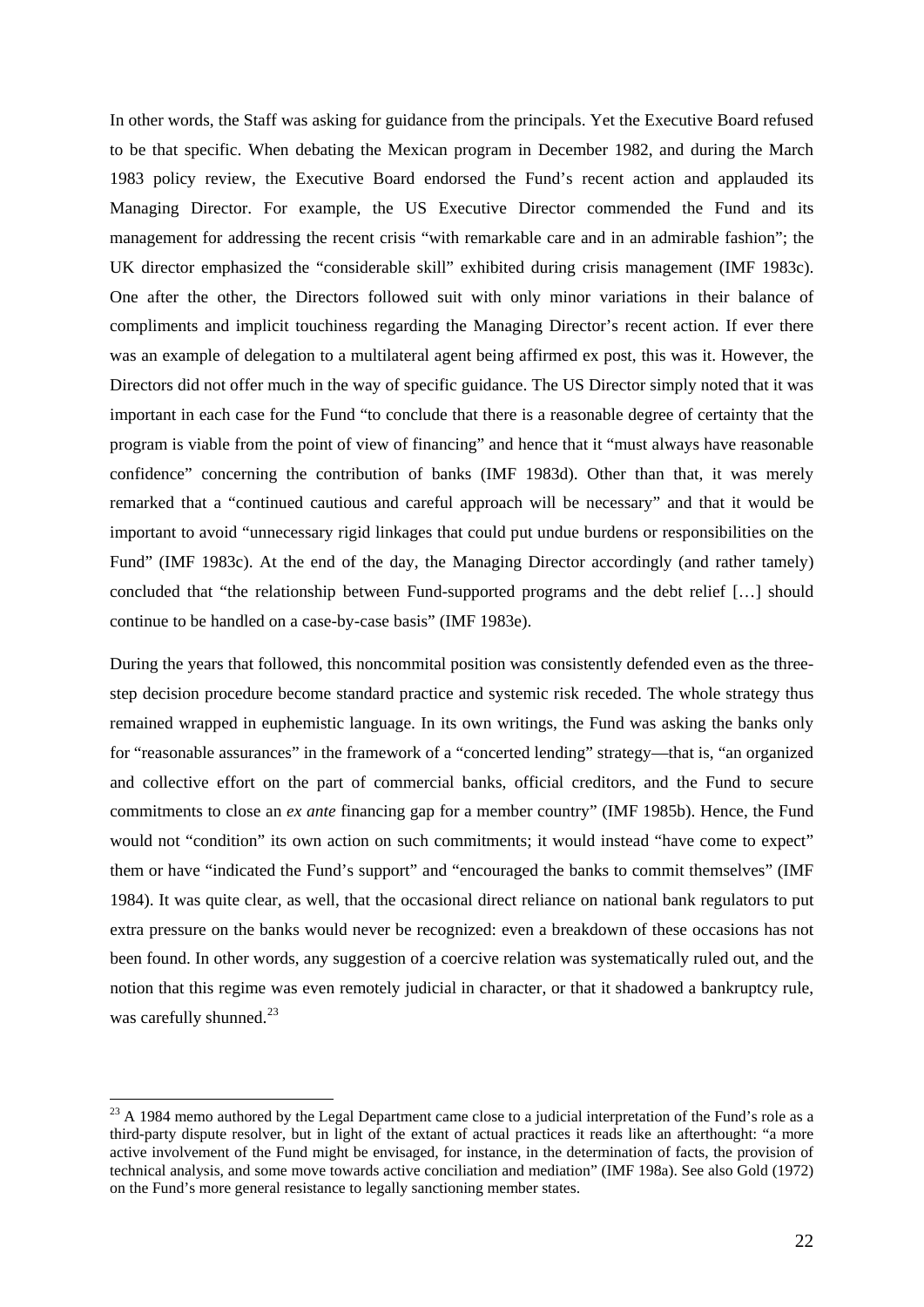This does not mean, of course, that the Fund's officials and their principals were delusional. They knew very well what they were doing and, at least at the beginning of the crisis, they surely considered this procedure to be the best course of action. Hence, deformalization proved to be expedient from the short term perspective of crisis management and systemic risk containment. The point is that this strategy also raised acute problems of justification, legitimacy, and institutionalization. Hence, this rule remained directly dependent upon the continuing adhesion of all involved parties, therefore upon their underlying, rational trade-offs and the effect on them of power relationship. If the banks had been able to extract a bailout from the IMF, then the whole game would have played out much differently. This would have been true as well if debtor countries had colluded against developed countries and obtained for instance that the later took over part of their debt burden.

Here is the paradox which lies at the core of this debt restructuring regime. On the one hand, the principle that adjustment costs should be shared equitably mimicked the expected outcome of a bankruptcy procedure, which in practice was substituted by a rule of mutual veto. On the other hand, the stark divergence of interests between debtors and creditors could be managed, or endogenized, only as long as the IMF and its core member states had enough leverage over them. As soon as this leverage declined, the underlying trade-offs changed and the capacity to coordinate the parties and deliver debt settlements rapidly fell.

### **7. End of the regime**

1

This shift was observed in practice after 1987. On the one hand, economic adjustment in debtor countries had been fairly consistent, although the rewards in terms of growth and access to capital markets were modest. Attempts to coordinate these countries politically were also being advocated, in particular by the so-called Group of Carthagena, in Latin America. On the other hand, the buildup of loan-loss reserves by banks and the expansion of secondary debt markets steadily increased each bank's room to maneuver.<sup>[24](#page-23-0)</sup> The consequence was that containing wayward strategies by individual lenders became increasingly difficult at the same time that financial negotiations were becoming ever more complex. These trends put direct pressure on the IMF's self-binding commitment not to lend until such accords were reached: once it had accepted a Letter of Intent, therefore the principle of a Stand-by, it could not wait indefinitely before actually disbursing loan funds.

The first step away from the 1982 rules—a 1987 Bolivian restructuring—was therefore the subject of much commentary. Indeed, its annual review of debt strategy recognized that on future occasions "the

<span id="page-23-0"></span> $24$  Although a bank was not, strictly speaking, entitled to resell its participation in a loan syndicate, secondary exchanges became possible, and prevalent, after 1985. However, transaction costs were high and the legal status of such exchanges was never clarified; see Buchheit (1986) and Cline (1993). This trend was closely monitored by the Fund from the outset (IMF 1984).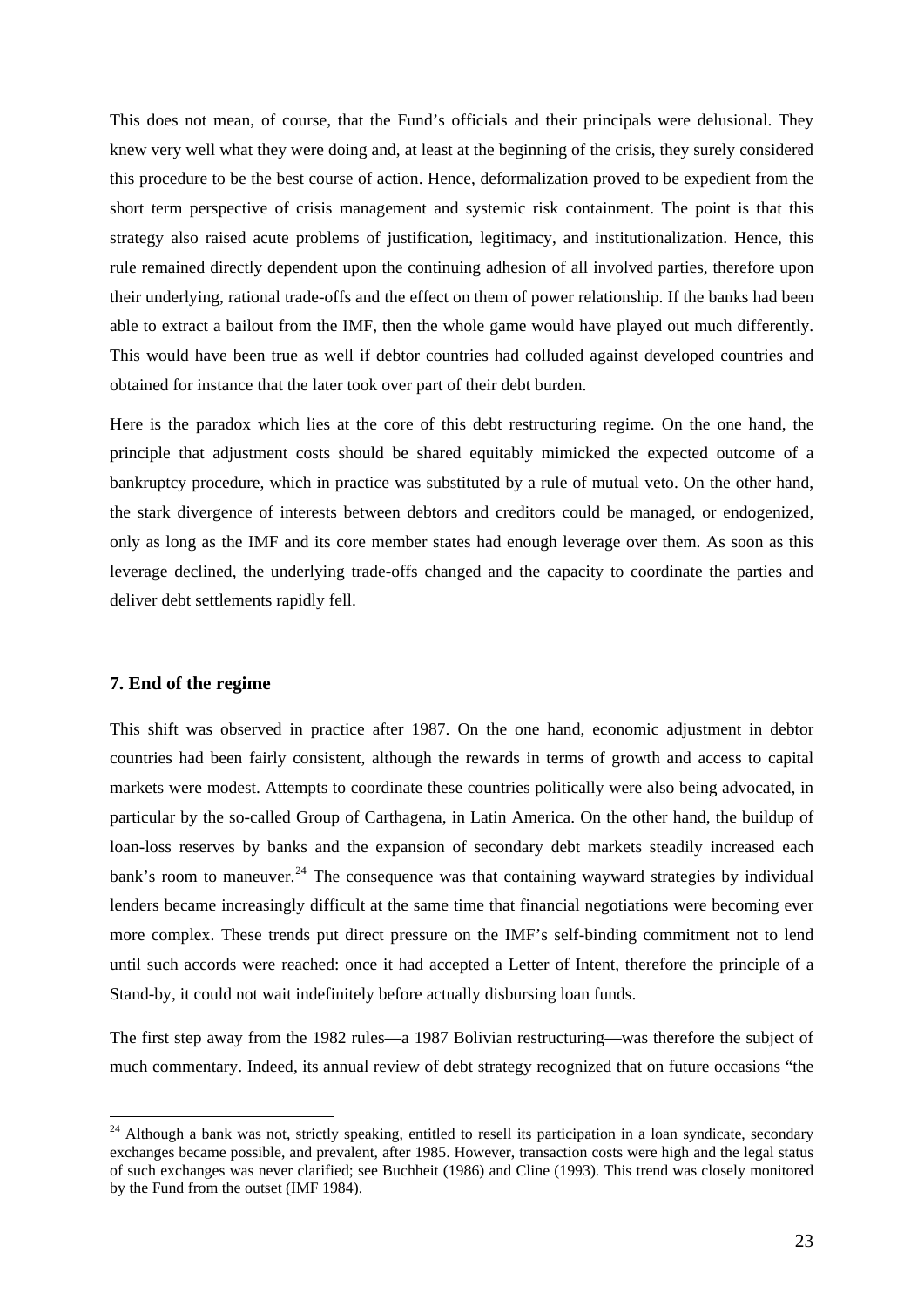Fund-supported program may become fully effective while relations between the country and the commercial banks remain unresolved [so that] external arrears to creditor banks would likely increase, which would have implications for the Fund arrangement" (IMF 1987). It is also remarkable that, as the Fund began to untie the knot that prohibited "lending into arrears", it did not follow its usual pragmatic or consequentialist line of arguments. Instead, the Staff grandly stated that the banks' equivocations "should not appear to prejudice the autonomy of the Fund in deciding its future relations with members, nor conflict with existing Executive Board guidelines" (IMF 1987). Furthermore, it also noted that since 1982 it had not been "intended that the Fund would, on an on-going basis, centrally guide the allocation of a substantial part of both private and official lending to developing countries. […] There is a need to ensure that the financial system is firmly embarked upon a course that leads towards […] a restoration of direct debtor/creditor relations" (IMF 1987).

This, for sure, was a description of the Fund's own actions that could not have been written in the years after the 1982 Mexican rescue. In fact, the IMF was now "re-formalizing" its discourse and action by explicitly calling for a return to the great rules: (i) only the Fund's Executive Board should be responsible for deciding when and how to lend; and (ii) the IMF should not interfere in the contractual relations between debtors and creditors. In practice, this implied shifting to a policy whereby the Fund might unilaterally lend into arrears.

It would take another two years before all the consequences of these evolutions would be fully recognized. But when the principle of full-fledged debt write-offs was finally accepted (with the March 1989 Brady Initiative), the "no lending into arrears" doctrine was immediately back on the table and then finally shelved. Hence the IMF was allowed to support countries that entered the long process of negotiating a Brady agreement (IMF 1989a, 1989b). As the Managing Director then said: "It is clearly the wish of this Board that the Fund discharges in full its central responsibilities in the debt strategy, but without interference in negotiations between debtors and creditors." Thus the Fund retained its option to "approve [an] arrangement outright", which meant that "an accumulation of arrears to banks may have to be tolerated" (IMF 1989c). The same day, a public communiqué formalized the decision that, from then on, the Fund could de-couple itself from the banks (IMF 1989d).

Yet in the longer run this shift in policy opened the door to an entirely new approach to crisis lending. Starting with Mexico's 1994–1995 payment crisis, the IMF intervened unilaterally and massively in order to contain any crisis of confidence—though without suspending market transactions or entering into formal agreements with investors. Stated differently, instead of shadowing a bankruptcy procedure, the Fund would now try to establish itself as a quasi–lender of last resort (Sachs 1995, Fischer 1999).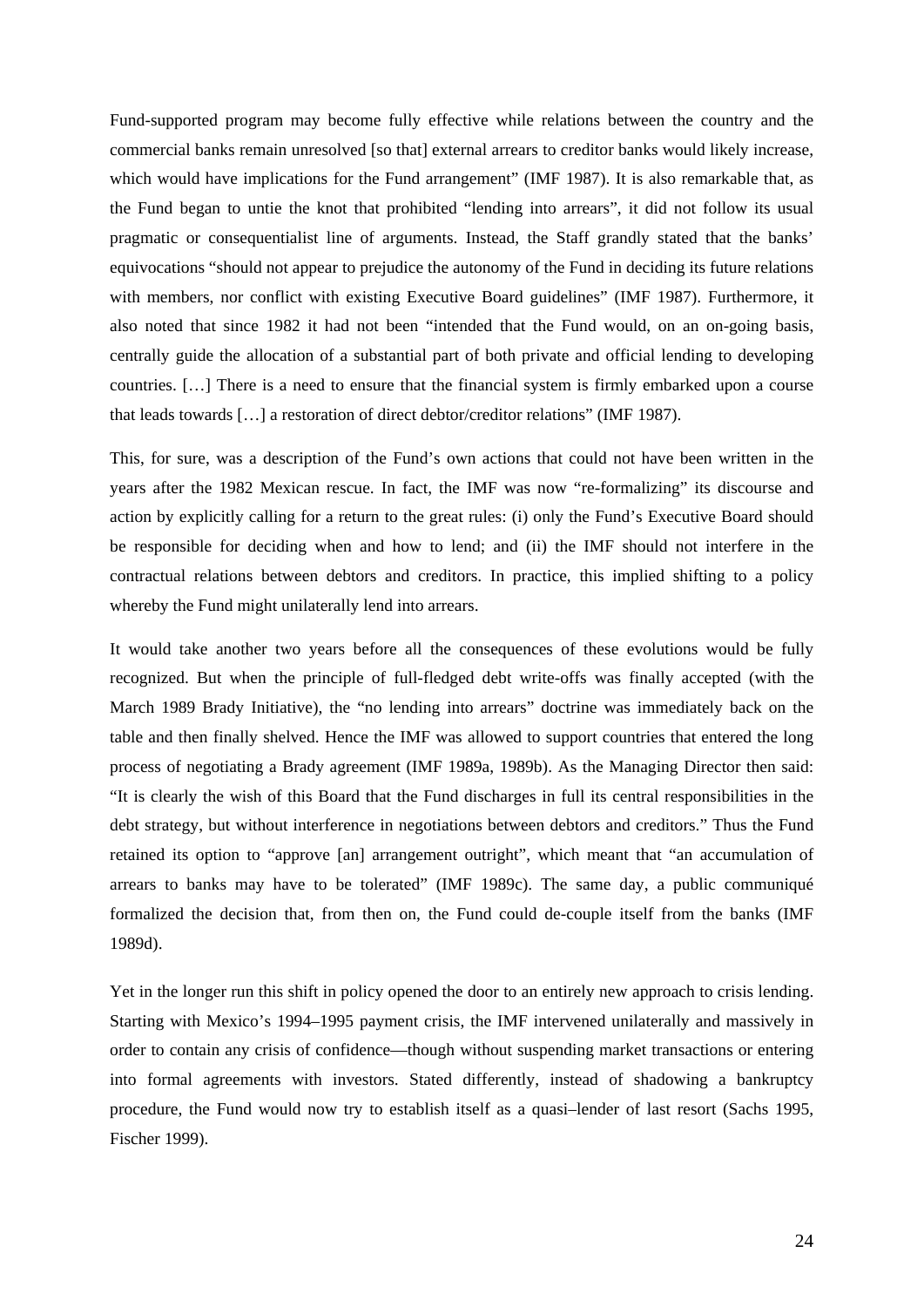## **8. Conclusion**

A detailed reading of the IMF Board Minutes and the Fund's Staff Memoranda offers a unique view of how, over the course of twenty years, a quasi-judicial rule for debt restructuring was assembled, operated, and eventually abandoned. Specifically, these archives document a collective process whereby a set of precedents was cobbled together that satisfied a pragmatic criterion of means–end efficiency while gaining adherence from both debtor and creditor states as well as from private investors. The most distinctive features of this regime were that it remained essentially ad hoc and called for a thorough process of deformalization; that is, all existing contingent regulations that might have borne on debt renegotiations first had to be ignored. Thus, the regime came to rest on a minimal degree of institutionalization and, symmetrically, on a mix of voluntary acceptance by the weaker parties and open pressure exercised by the stronger ones.

The paradox is that, in the final analysis, the overall sustainability of this regime rested on three features that could not be entirely legitimized. First, national authorities (specifically, banking regulators) were prepared to exert considerable pressure on private lenders. Second, the IMF's de facto economic conditionality was mobilized in support of the new commitments that the banks had received. Third, the Fund voluntarily committed itself to not lending to its own member states unless an informal gathering of commercial banks had agreed to follow suit.

These factors constituted the main force behind the success of the IMF Managing Director in avoiding a unilateral bailout of banks after 1982. This experience sheds a contrasting light on the extreme difficulties encountered since 1989 when attempting to "bail in" private investors during a period of crisis. It is clear that the modern, disintermediated global capital market makes matters far more difficult than they were in the old-style loan market of the 1970s and 1980s. It remains to be seen whether crisis managers today could arm-twist the banks, suspend existing rules across the board, and freely reinterpret the Fund's mandate and bylaws.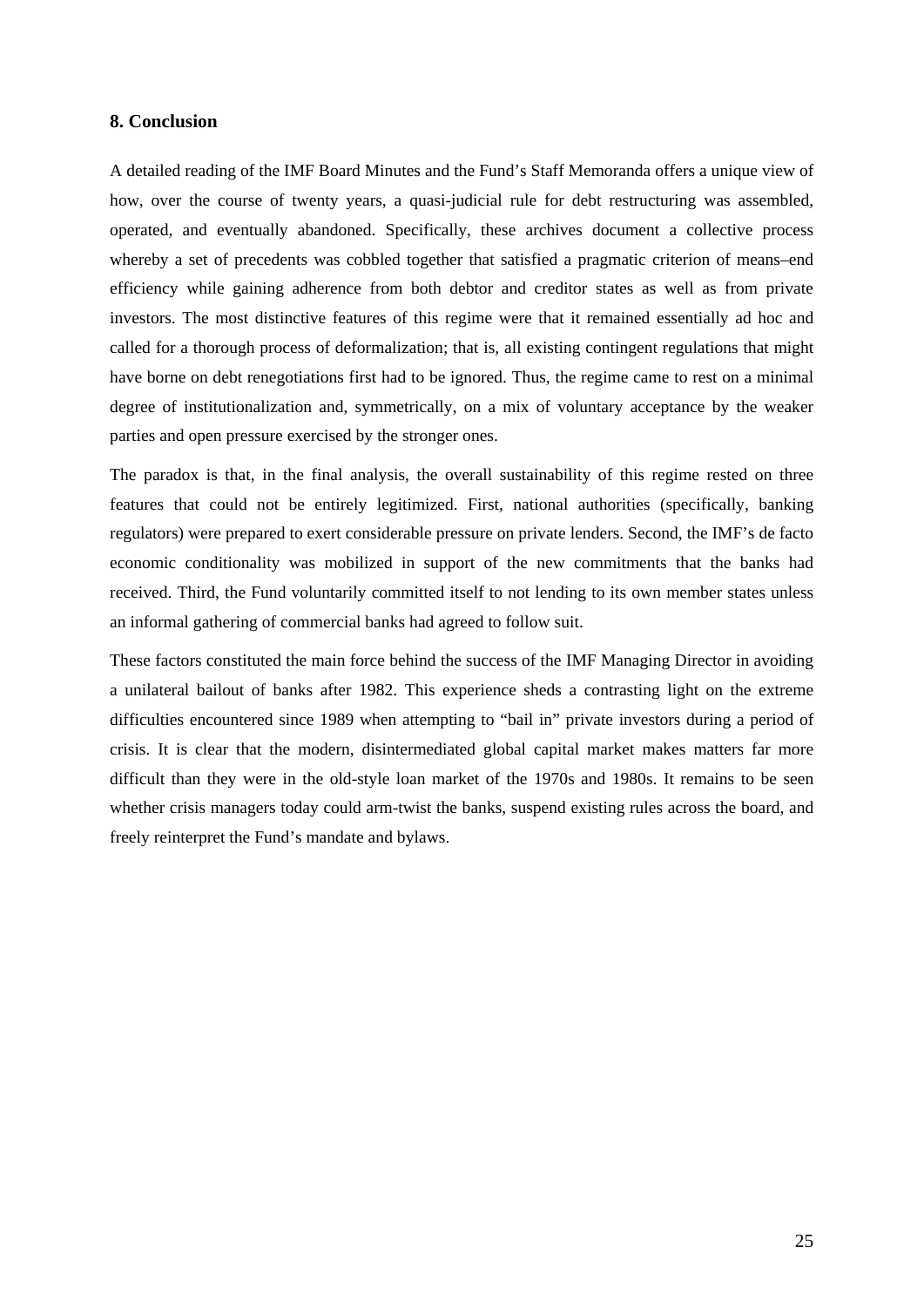## **Bibliography**

### *IMF Documents*

- IMF. 1970. *Payments Arrears in Current International Transactions*. Staff Memorandum SM/70/139. July 6, 9 pages.
- IMF. 1971a. *Multilateral Debt Renegotiations Experience of Fund Members*. Staff Memorandum SM/71/204. August 6.
- IMF. 1971b. *Minutes of the Executive Board 71/114*. November 10, 1971, pp. 11-24.
- IMF. 1973. Short-term Credits and External Debt Management: An Introductory Paper on the Extension of Banking Credits to Developing Countries. SM/73/166. July 11, 25 pages.
- IMF. 1974. Multilateral Debt Renegotiations Experience of Fund Members, 1971-74. Staff memorandum SM/ 74/228. 18 pages.
- IMF. 1976. *Avoidance and Resolution of Debt Servicing Difficulties*. Staff Memorandum SM/76/202 corr. 2. September 27, 26 pages.
- IMF. 1977a. The Fund's Relations with Commercial Banks. Office memorandum, Legal Department, 4 may.
- IMF. 1977b. *Fund Relations with Commercial Banks*. Staff Memorandum SM/77/130, June 7. 7 pages.
- IMF. 1977c. Minutes of the Executive Board, EBM 77/89 and EBM 77/90. June 22, pp. 3-14.
- IMF. 1977d. *Peru Mr Friedman's Visit and Meeting of Leading Commercial Banks*. Office Memorandum, August 18.
- IMF 1977e. Staff contacts with commercial banks. Office Memorandum. September 20, 13 pages.
- IMF. 1980a. Review of Fund Policies and Procedures on Payments Arrears. August 27. 14 pages. EBS/80/190.
- IMF. 1980b. *Payment Arrears Review of Fund Policies and Procedures*. EBM 80/153 and 80/154, October 17, am & pm., pp. 3-28, pp. 3-12.
- IMF. 1980c. *External Indebtedness of Developing Countries*. Staff Memorandum SM/80/273. 24 décembre, 70 pages.
- IMF. 1980d. Debt Restructuring by Commercial Banks Recent Experience of Some Member Countries. Staff Memorandum to the Executive Board, SM/80/275. December 31.
- IMF. 1981. *External Indebtedness of Developing Countries*. Executive Board Meeting 81/12 et 81/13, January 26, pp. 22-30 et . *Chairman's Summing Up*,
- IMF. 1982a. External Payments Arrears of Fund Members, 1980-81. EBS/82/57, March 31, 18 pages.
- IMF. 1982b. *Minutes of the Executive Board Meeting 82/167*, December 23. EBM 82/167 et 82/168, 38 et 35 pages.
- IMF. 1983a. *Fund Policies and External Debt Servicing Problems*. Staff Memorandum to the Executive Board, SM/83/45. March 8. 50 pages.
- IMF. 1983b. *Payments Difficulties Involving Debt to Commercial Banks*. Prepared by the Exchange and Trade Department. SM/83/47, March 9. 137 pages.
- IMF. 1983c. *Minutes of the Executive Board Meeting*. EBM 83/57 and 83/58, April 6. 41 and 39 pages.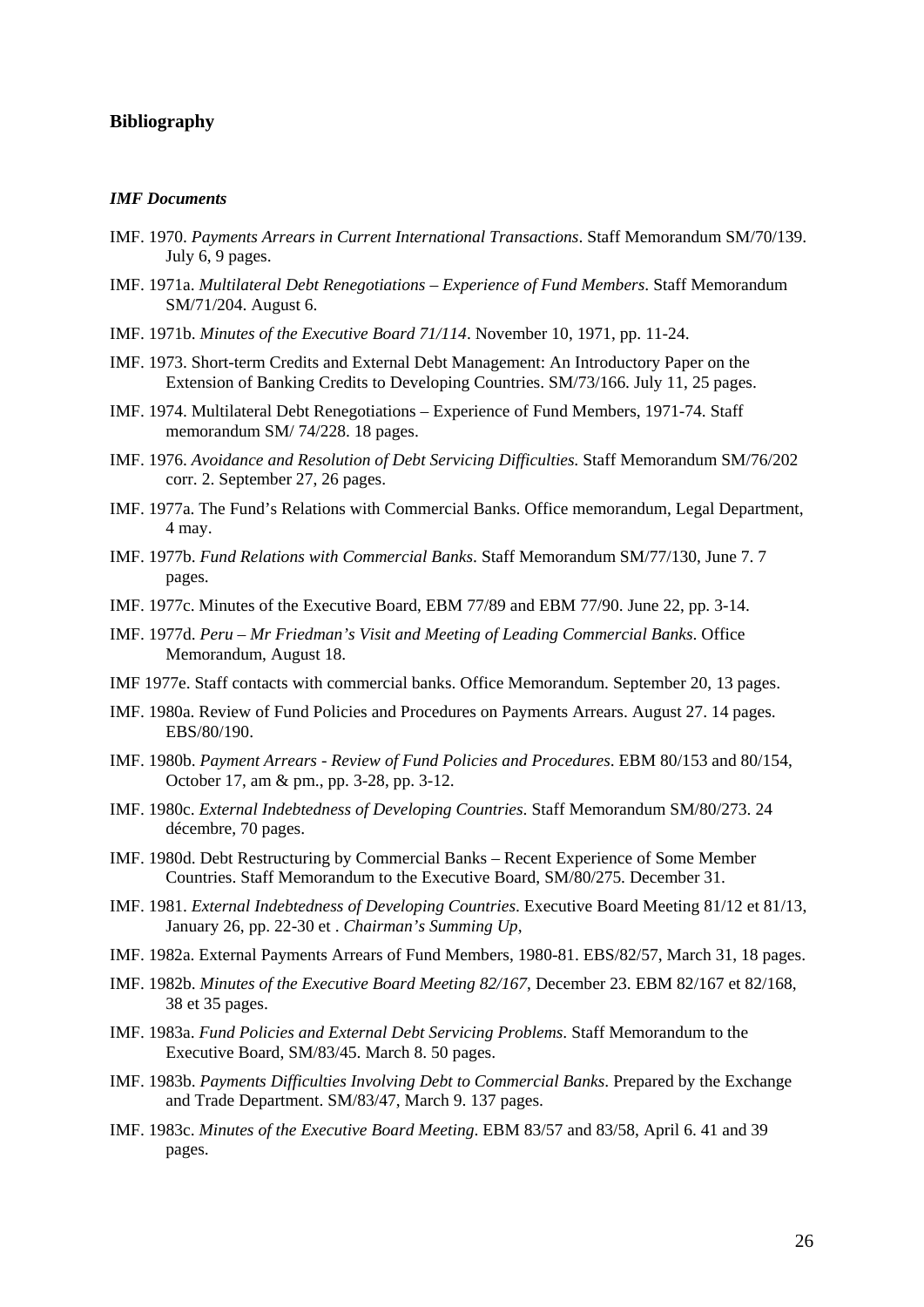- IMF. 1983d. Statement by Mr Erb on Fund Policies and External Debt Servicing Problems. EBM 83/57, April 6. 7 pages.
- IMF. 1983e. The Chairman's Summing Up at the Conclusion of the Discussion on Fund Policies and External Debt Servicing Problems. Executive Board Seminar 83/58. April 6.
- IMF 1983f. Recent Experience with Multilateral Debt Restructurings with Official Creditors and with International Banks. SM/83/227. November 7, 80 pages.
- IMF. 1984. *The Role of the Fund in the Settlement of Disputes Between Members Relating to External Obligations*. Prepared by the Legal and the Exchange and Trade Relations Departments. SM/83/47. 24 april. 19 pages.
- IMF. 1985a. Program Monitoring by Commercial Banks: the Experience of Peru. Office Memo, February 12. IMF Archives, Western Hemisphere Dept Fonds, Box 17, file 3
- IMF. 1985b. The Role of the Fund in Assisting Members with Commercial Banks and Official Creditors. EBS/85/173, July 23, 49 pages.
- IMF. 1987. Implementation of the Debt Strategy Current Issues. EBS/87/38. 20 février, 54 pages.
- IMF. 1989a. Fund Involvement in the Debt Strategy Further Considerations. EBS/89/96. May 12. 8 pages.
- IMF. 1989b. Minutes of the Executive Board Meeting 89/61. EBM/89/61. May 23. 30 pages.
- IMF. 1989c. *Summing Up by the Chairman Fund Involvement in the Debt Strategy*. Executive Board Meeting 89/61. May 24.
- IMF. 1989d. *Press Release n° 89/117*. May 24.
- IMF 1991. Management of the Debt Situation. EBS/ 91/43, March 13. 36 pages.
- IMF. 2002. The Design of the Sovereign Debt Restructuring Mechanism Further Considerations.. Prepared by the Legal and Policy Devlopment Reviews Departments. 27 novembre, 76 pages.
- IMF. 2004. Signaling by the Fund A Historical review. Policy Development and Review Departments. June 16, 42 pages.

#### *Secondary Source*

- Alter, Karen. 2006. Private Litigants and the New International Courts, *Comparative Political Studies*, 39(1), pp. 22-49.
- Alter, Karen. 2008. Agents or Trustees? International Courts in their Political Context. *European Journal of International Relations*. 14 (1), pp. 33-63
- *American Society of International Law Proceedings*. 1983. Panel Discussion : Restructuring Sovereign Debt – Will There Be New International Law and Institutions ? 77, pp. 312-335.
- Ballivean. 1976. What the Peru Experiment Means. *Institutional Investor*, October, page 145.
- Barnett Michael, and Marhta Finmore. 2004. *Rules for the World, International Organizations in Global Politics*. Ithaca, Cornell University Press.
- Bitterman, Henry J. 1973. *The Refunding of International Debt*. Durham, NC: Duke University Press, 250 pages.
- Blumenthal, Michael. 1977. Towards International Equilibrium. International Monetary Conference, Tokyo, May 25. Reproduced in US Senate. 1977. *International Debt, Hearing before the Subcommittee on International finance*. August 29-30.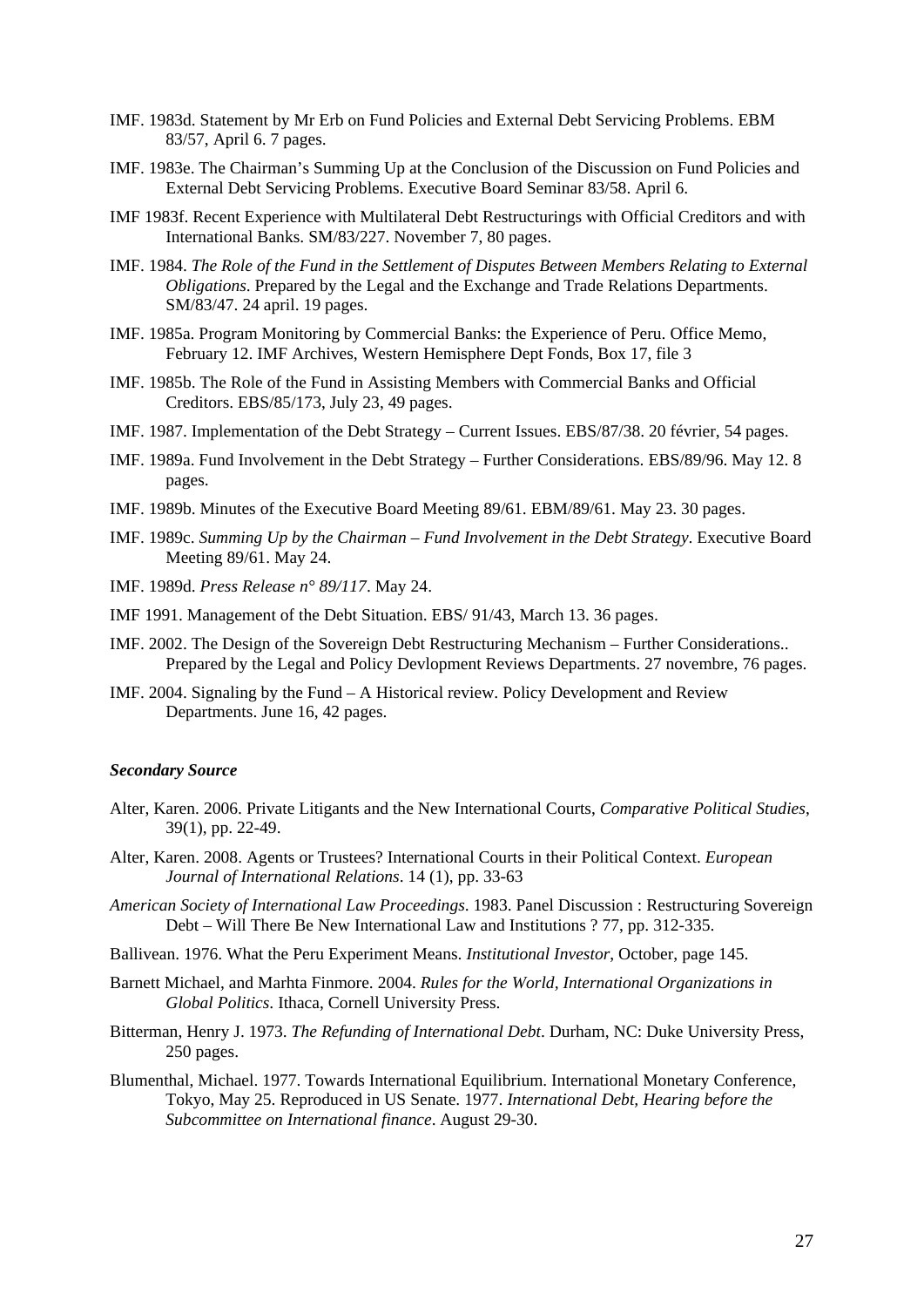- Bolton, Patrick. 2002. Towards a Statutory Approach to Sovereign Debt Restructuring, Lessons from corporate bankruptcy practice around the world. miméo, Princeton University, October, 47 pages.
- Boughton, James M. 2001. *The Silent Revolution, the International Monetary Fund 1979-1989*. Washington: IMF. 1111 pages.
- Broz, Lawrence J. and Michael Brewster Hawes. 2006. US domestic politics and International Monetary Fund policy. In Hawkins, Darren G. et al. (dirs). *Delegation and Agency in International Organizations*. Cambridge: Cambridge University Press. pp. 77-106.
- Buchheit, Lee C. 1986. Legal issues in trading sovereign debt. *International Financial Law Review*. 5, pp. 17-21.
- Buchheit, Lee C. 1988. Alternative techniques in sovereign debt restructuring. *University of Illinois Law Review*. 1988 (2), pp. 371-480.
- Buccheit, Lee C. 1990. The Sharing clause as a litigation shield. *International Financial Law Review*, October, pp. 15-16.
- Buchheit, Lee C. and Ralph Reisner. 1988. The effect of the sovereign debt restructuring process on inter-creditor relationships. *University of Illinois Law Review*. 1988 (2), pp. 493-517.
- Bulow Jeremy, Kenneth Rogoff and Rudiger Dornbusch. 1988. The Buyback Boondoggle. *Brookings Papers on Economic Activity 2.*, pp. 675-704
- Carreau, Dominique and Malcolm N. Shaw. 1995. *La dette extérieure/ The External Debt*. Dordrecht : Hague Academy of International Law/ Martinus Nijhoff, 774 pages.
- Clarke, Leo and Stanley F. Farrar. 1982. Rights and Duties of Managing and Agent Banks in Syndicated Loans to Government Borrowers. *University of Illinois Law Review*. 1982 (1), pp. 229-249.
- Cline, William R. 1984. *International Debt*. Washington: Institute of International Economics. 307 pages.
- Cline, William R. 1993. *International Debt Reexamined*. Washington: Institute of International Economics. 533 pages.
- Cohen, Benjamin J. 1986. *In Whose Interest? International Baking and American Foreign Policy*. New Haven: Yale University Press, 342 p.
- Cohen, Benjamin J. 1989. A Global Chapter 11. *Foreign Policy*, 75.
- Crane, Barbara B. 1984. Policy Coordination by Major Western Powers in Bargaining with the Third World Debt Relief and the Common Fund. *International Organization*. 38(3), pp. 399-428.
- Dale, Richard and Richard P. Mattione. 1984. *Managing Global Debt*. Washington DC: Brookings.
- Dell, Sidney. 1981. On Being Grandmotherly: The Evolution of IMF Conditionality. Princeton University, Essays in International Finance, n°144, 34p.
- Dooley M. 1995. A Retrospective on the Debt Crisis., Working Paper 4963, 56p.
- Eaton J., Gersowitz M. 1981. Debt with Potential Repudiation: Theoretical and Empirical Analysis. *Review of Economic Studies*, 48, avril, pp. 284-309.
- Eaton J., Gersowitz M., Stiglitz J. 1981. The pure theory of country risk. *European Economic Review*, 30, juin, pp. 481-513.
- Eichengreen, Barry. 2003. Restructuring Sovereign Debt. *Journal of Economic Perspectives*. 17 (4), Fall, pp. 75-98.
- Federal Reserve Bank of New York. 1982. Meeting between IMF and commercial bankers. Office Memorandum [minutes], november 18, 13 pages.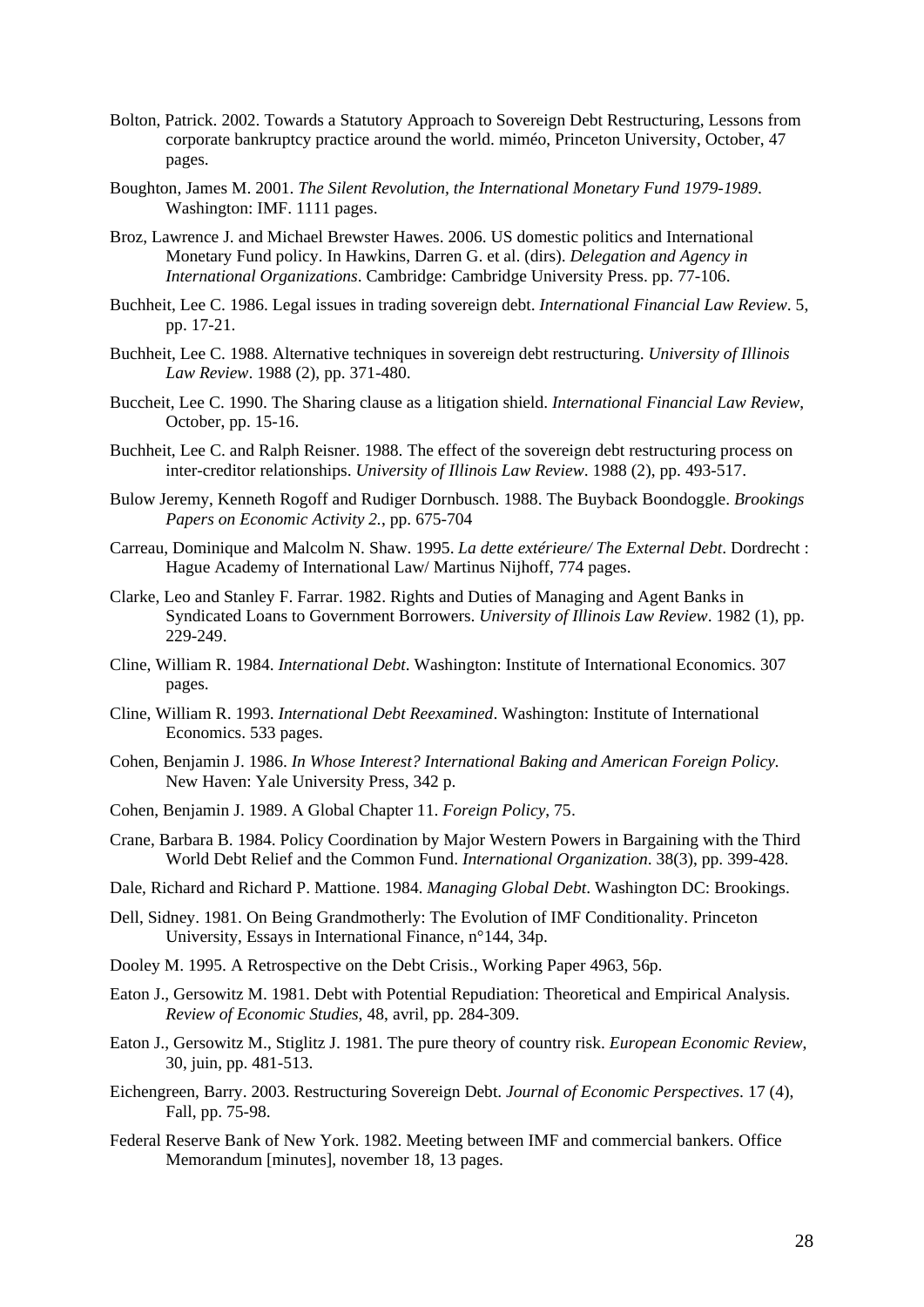Fischer S. 1999. On the Need for an International Lender of Last Resort. FMI, Washington, février.

- Gibbs, Nancy P. 1984. A Regional Bank's Perspective. *Columbia Journal of Transnational Law*. 23, pp. 11-28
- Gold, Joseph. 1968. *Mr Gold's Statement on Use of Fund's resources and Stand-By Arrangements*. Executive Board Meeting 68/123, August 14, 4 pages.
- Gold, Joseph. 1972. The 'Sanctions' of the International Monetary Fund. *The American Journal of International Law*. 66 (5), pp. 737-762.
- Gould, Erica R., 2003. Money Talks : Supplementary Financiers and International Monetary Fund Conditionality. *IO*, 57, Summer 2003, pp. 551-589.
- Guttentag, Jack and Richard Herring. 1983. What happens when countries cannot pay their bank loans? The renegotiation process. *Journal of Comparative Business and Capital Market Law*. 5, pp. 209-231.
- Hagan, Sean. 2002. Sovereign Debtors, Private Creditors, and the IMF. *Law and Business Review of the Americas*. 8, pp. 49-71.
- Helleiner, Eric. 1996. *States and the Reemergence of Global Finance*. Ithaca: Cornell University Press. 243 p
- Jackson, Thomas H. 1986. *The Logic and Limits of Bankruptcy Law.* Cambridge: Harvard University Press.
- James, Harold. 1996. *International Monetary Cooperation since Bretton Woods*. Washigton and Oxford: IMF and Oxford University Press, p. 742
- James Harold. 1998. From Grandmotherliness to Governance, The Evolution of IMF Conditionality. *Finance and Development*, 35 :4.
- Kahler, Miles, ed. 1986. *The Politics of International Debt*. Ithaca: Cornell University Press.
- Kenen, Peter B. 1983. A Bailout Plan for the Banks. *The New York Times*, March 6, section 3, p. 3.
- Keohane, Robert O., Andrew Moravcsik, Anne-Marie Slaughter. 2000. Legalized Dispute Resolution: Interstate and Transnational. *International Organization*. 54 (3), pp. 457-488.
- Koskenniemi, Martti. 2007. Constitutionalism as Mindset: Reflections on Kantian Themes About International Law and Globalization. *Theoretical Inquiry into Law.* 8(1), pp. 10-36.
- Kraft, Joseph. 1984. *The Mexican Rescue*, New York: Group of Thirty.
- Krasner, Steven. 1982. Structural Causes and Regime Consequences: Regimes as Intervening Variables. *Institutional Organization*. 36 (2), pp. 185-205.
- Lipson, Charles. 1979. The IMF, Commercial Banks, and Third World Debts. In Aronson, Jonathan David, ed. *Debt and the Less Developed Countries*. Boulder, CL: Westview Press, pp. 317- 333.
- Lipson, Charles. 1985a. Bankers' Dilemmas: Private Cooperation in Rescheduling Sovereign Debts. *World Politics*. 38(1), pp. 200-225.
- Lipson, Charles. 1985b. International debt and international institutions. In Miles Kahler, ed. *The Politics of International Debt. Ithaca*: Cornell University Press. pp. 219-243.
- Lomax, David F. 1986. *The Developing Countries Debt Crisis*. London: Palgrave.
- Marmorstein, Victoria A. 1978. Responding to the Call for Order in International Finance: Cooperation Between the International Monetary Fund and Commercial Banks. *Virginia Journal of International Law.* 18(3), pp. 445-483.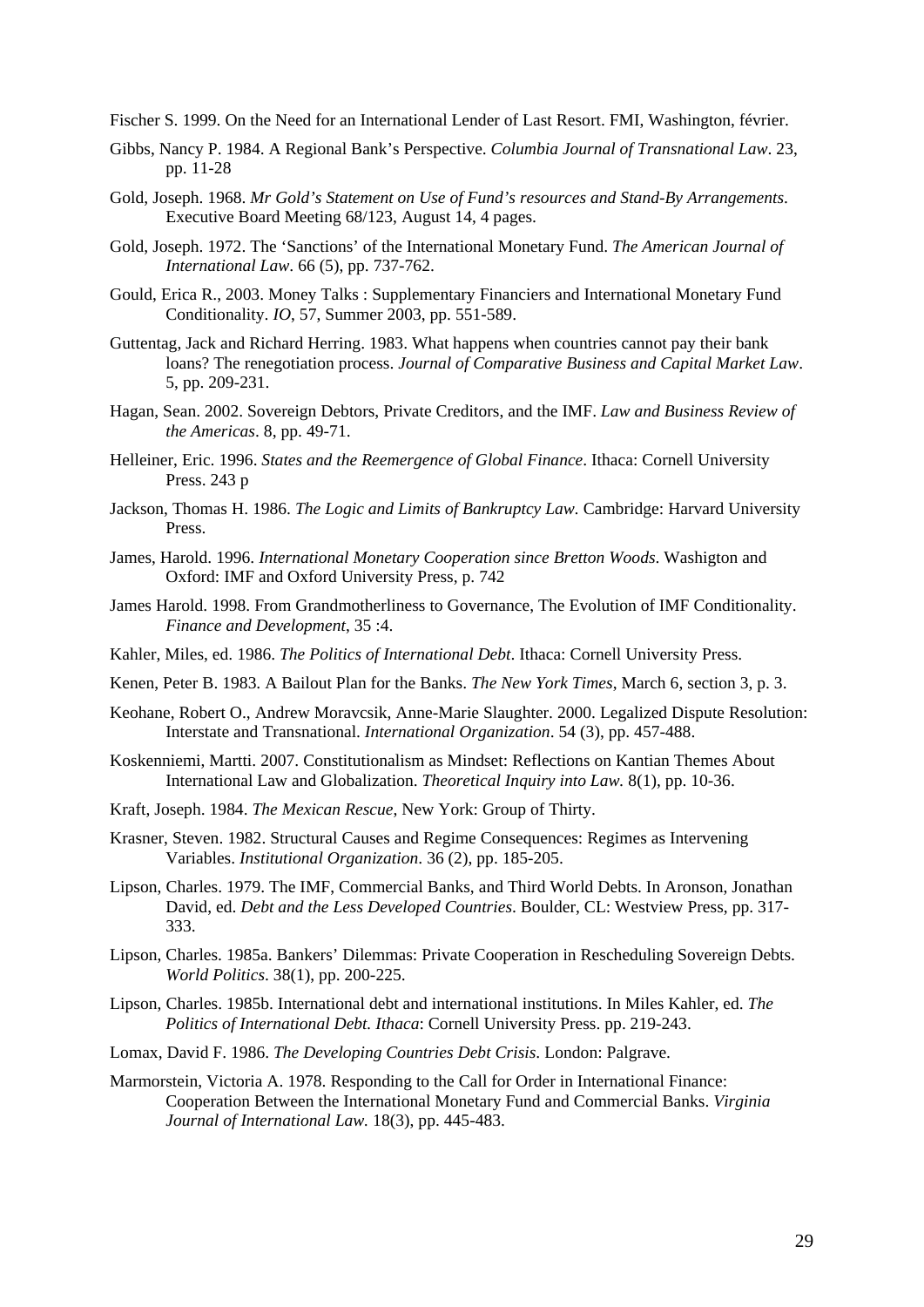- Mudge, Alfred. 1984. Sovereign Debt Restructure: A Perspective of Counsel to Agent Banks, Bank Advisory Groups and Servicing Banks. *Columbia Journal of Transnational Law*. 23, pp. 59- 74.
- Oechsli, Christopher G. 1981. Procedural Guidelines for Renegotiating LDC Debt: An Analogy to Chapter 11 of the US Bankruptcy Reform Act. *Virginia Journal of International Law*, 21(2), pp. 305-341.
- Petman, Jarna. 2011. Deformalization of international organization law. Klabbers Jan and Asa Wallendahl, ed. *Research Handbook on the Law of International Organizations*. London: Edward Elgar, pp. 398-430.
- [Rhodes,](http://www.amazon.com/William-R.-Rhodes/e/B004WKD2AY/ref=sr_ntt_srch_lnk_1?qid=1310041700&sr=1-1) William R. 2011. *[Banker to the World: Leadership Lessons From the Front Lines of Global](http://www.amazon.com/Banker-World-Leadership-Lessons-Finance/dp/0071704256/ref=sr_1_1?s=books&ie=UTF8&qid=1310041700&sr=1-1)  [Finance](http://www.amazon.com/Banker-World-Leadership-Lessons-Finance/dp/0071704256/ref=sr_1_1?s=books&ie=UTF8&qid=1310041700&sr=1-1)*. New York: McGraw-Hill.
- Rieffel A. 1985. *The role of the Paris Club in Managing Debt Problems*, Essays in International Finance n°161, Princeton University.
- Rogoff, Kenneth and Zettelmeyer Jeromin. 2002. Bankruptcy Procedures for Sovereigns: A History of Ideas, 1976-2002. Washington DC: IMFF, Working paper WP/02/133.
- Rohatyn, Felix G. 1983. A Plan For Stretching Out Global Debt. *Business Week*, Feb? 28, p. 15-18
- Sachs, J. 1995. Do we need an International Lender of Last Resort?. Frank D. Graham Lecture, Princeton University, april.
- Smith, Fred L. 1984. The Politics of IMF Lending. *Cato Journal*. 4 (1), pp. 211-241
- Stallings, Barbara. 1979. Peru and the US Banks: Privatization of Financial Relations. In Aronson, Jonathan David, ed. *Debt and the Less Developed Countries*. Boulder, CL: Westview Press, pp. 225-252.
- Stigal, Duncan (1985). Coordination vs. Prisoners' Dilemma : Implications for International Cooperation and Regimes. 79 Am Pol Sci Rev 923.
- Stone, Randall. 2008. The Scope of IMF Conditionality. *International Organization*. 62, pp. 589-620.
- Stone Sweet, Alec. 1999. Judicialization and the Construction of Governance. *Comparative Political Studies*. 32(2), pp. 147-184.
- *Syracuse Journal of International Law and Commerce.* 1978. Panel Discussion: Refinancing of Third World Debt. 5(2), pp. 270-297.
- US Treasury. 1977. Meetings with New York banks. Inter-Office Memorandum, 23 december. 18 pages.
- Vaubel Roland. 1983. The Moral Hazard of IMF Lending. *The World Economy*, 6:3, pp. 291-305
- Viénot, Marc. 1980. Letter and Memorandum to Jacques de Larosière. Paris, Société Générale, December 16. Available in IMF Archives, Larosière Papers, Box 19/ File 3.
- Vries, Margaret G de. 1976. *The International Monetary Fund, 1966-1971, volume I*. Washington: IMF.
- Vries, Margaret G de. 1969. The consultation process. Horsefield, J. K. *The International Monetary Fund, 1945-1965*. Washington: IMF, pp. 229-248.
- Weinert, Richard S. 1983. Banks and Bankruptcy. *Foreign Policy*. 50, Spring, pp. 138-149
- Weintraub, Robert E. 1983. International Debt: Crisis and Challenges. *Cato Journal*, 4 (1), pp. 21-61.
- Wellons, Philip A. 1985. International Debt: The Behaviour of Banks in a Politicized Environment. *International Organization*. 39(3), pp. 441-471.
- White M. 2002. Sovereigns in Distress: Do they Need a Bankruptcy? *Brookings Papers on Economic Activity*, 2002 (1), pp. 287-320.